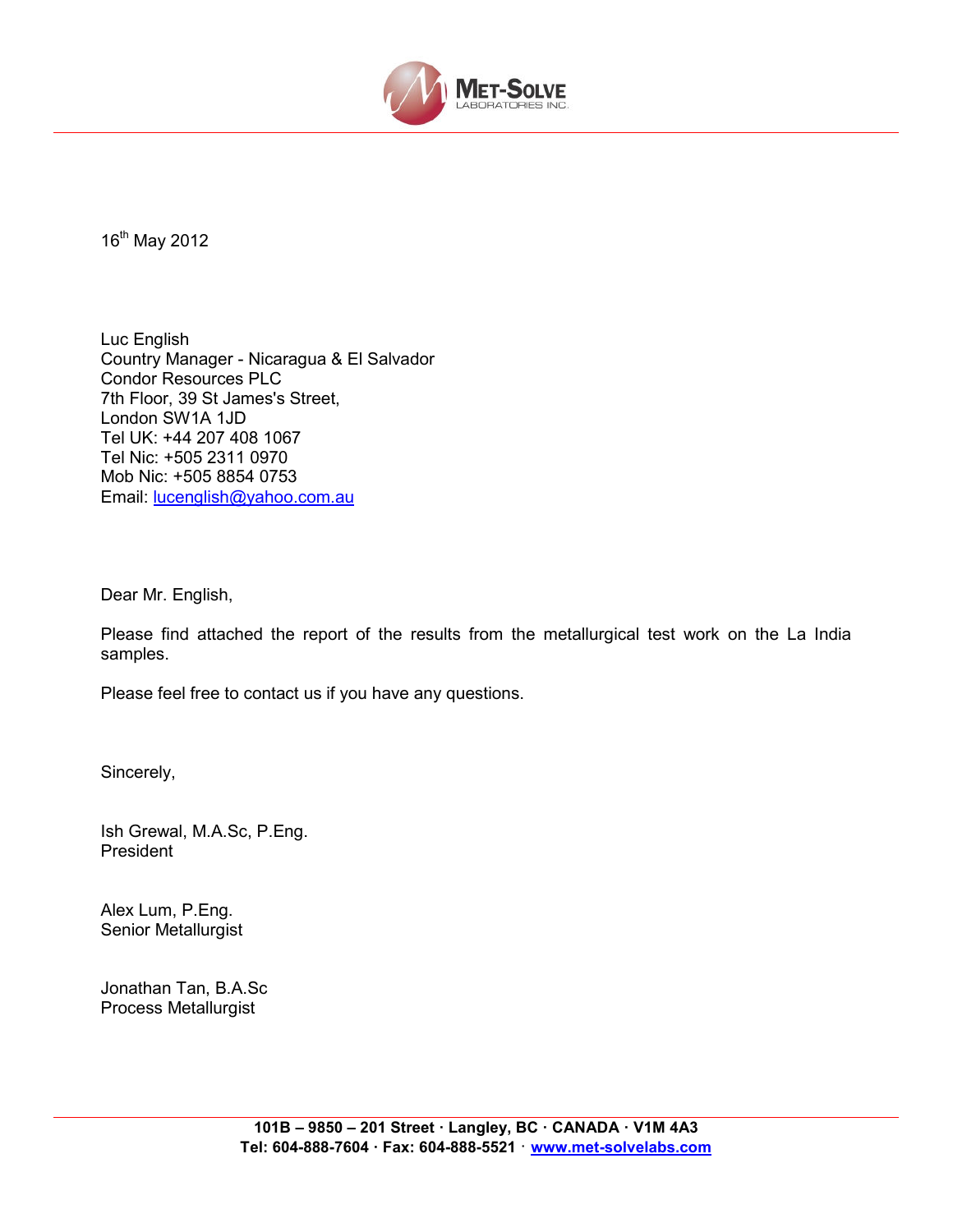

## **MS1384 La India**

| <b>Prepared for:</b> | Luc English                      |
|----------------------|----------------------------------|
|                      | Country Manager - Nicaragua & El |
|                      | Salvador                         |
|                      | <b>Condor Resources PLC</b>      |
|                      | 7th Floor, 39 St James's Street, |
|                      | London SW1A 1JD                  |
|                      | Tel UK: +44 207 408 1067         |
|                      | Tel Nic: +505 2311 0970          |
|                      | Mob Nic: +505 8854 0753          |
|                      | Email: lucenglish@yahoo.com.au   |
|                      |                                  |
|                      |                                  |

**Prepared by:** Met-Solve Laboratories Inc. 101B – 9850 – 201 Street Langley, BC V1M 4A3 Canada

Project Number: MS1384

Jonathan Tan, B.A.Sc Process Metallurgist jonathan@met-solvelabs.com Ish Grewal, M.A.Sc. P.Eng President ish@met-solvelabs.com

May 16, 2012

Note: This report refers to the samples as received. The information contained in this report is provided 'as is' without warranty of any kind with respect to the interpretation and use of the data by the client.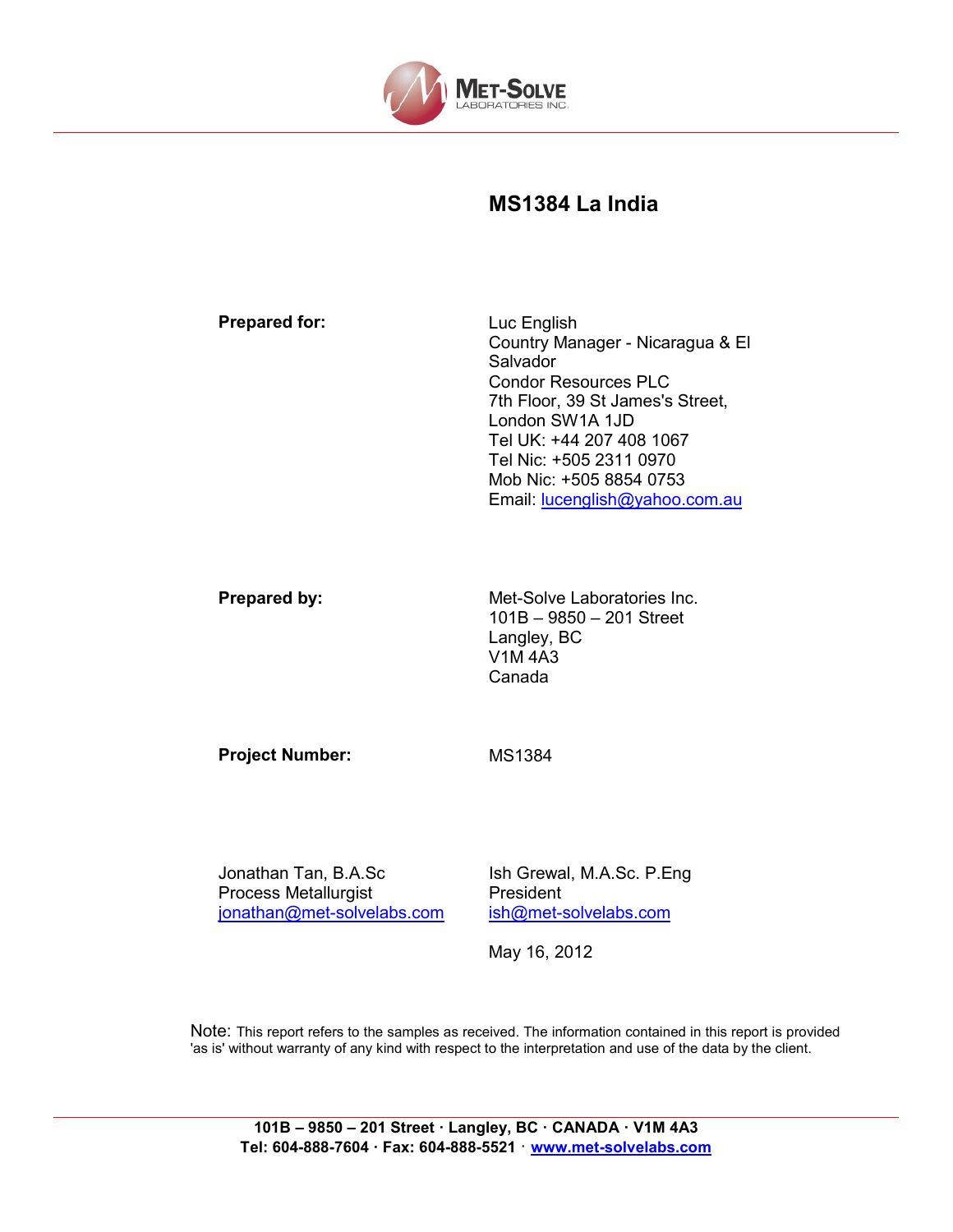## **1.0 BACKGROUND**

On  $16<sup>th</sup>$  February 2012, we received two samples: Sample  $1 - #13181$  and Sample  $2 - #13154$ .

Each of the samples underwent the following procedure.

- 1. Oven drying (to allow for crushing)
- 2. Crushing
- 3. Riffle splitting (approximately 10 kg for gravity)
- 4. Three stage Falcon L40 gravity concentrate test (150 G's) on material ground to ~100 µm.
- 5. Cyanidation on the head material
- 6. Basic flotation on the head material
- 7. Cyanidation on the gravity tails
- 8. Basic flotation on the gravity tails

## **2.0 RESULTS**

The results are summarized in the Appendices as shown in Table I.

The individual test summaries and detailed mass balances are organized in the appendices as per Table I. Please note that some of the recovery values presented in the interim report have changed based on the updated assay results and quality control checks. The gravity tails gold grade is based on the calculated head from the gravity tail flotation test.

|          | <b>Table I: Appendix List</b>                                       |
|----------|---------------------------------------------------------------------|
| Appendix | Content                                                             |
| A        | Sample 1 Gravity, Float, CN, PSA tests                              |
| B        | Sample 2 Gravity, Float, CN, PSA tests                              |
| С        | Assays (Head, Gravity Tails, Float Products,<br><b>CN Residues)</b> |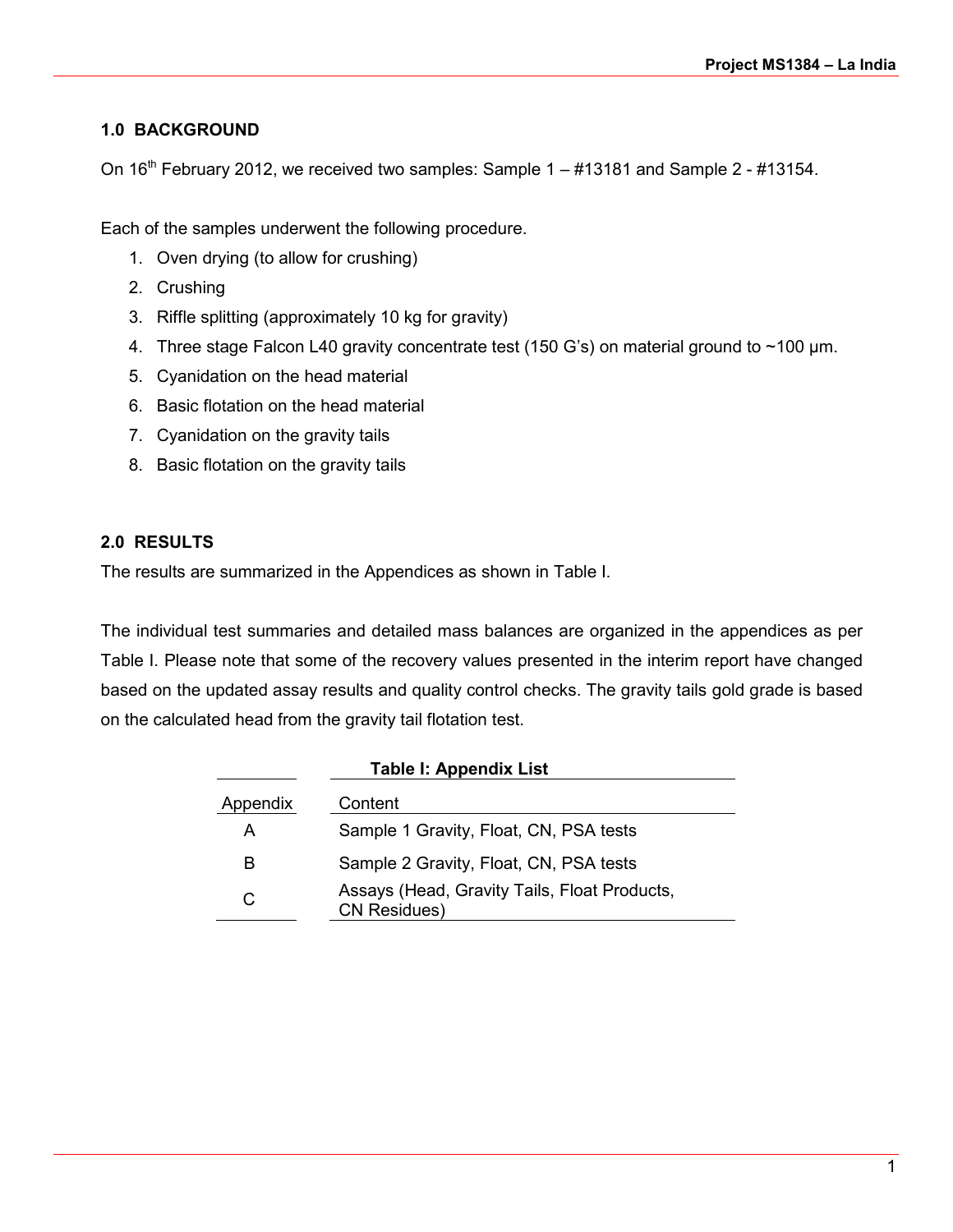## **2.1 FALCON GRAVITY TESTS**

The gravity tests were done according to the flow sheet presented in Figure 1.



## **Figure 1: Falcon Gravity Flowsheet**

The gravity results are summarized in the following table. Detailed mass balances are presented in the appendix.

|        | Grind     |         | Au Grades (g/t) |              | <b>GRG</b> | Max Au Pan      |
|--------|-----------|---------|-----------------|--------------|------------|-----------------|
| Sample | Size (µm) | Assayed | Cal. Head       | <b>Tails</b> | (%)        | Con Grade (g/t) |
|        | 97        | 15.9    | 13.9            | 7.9          | 44.9       | 3.070           |
|        | 88        | 17.5    | 17.2            | 7.0          | 60.3       | 12,308          |

## **Table II: Falcon Gravity Test Summary**

The results show that moderately high GRG (gravity-recoverable-gold) values were achieved. It was possible to produce a high grade concentrate from each sample (especially for sample 2).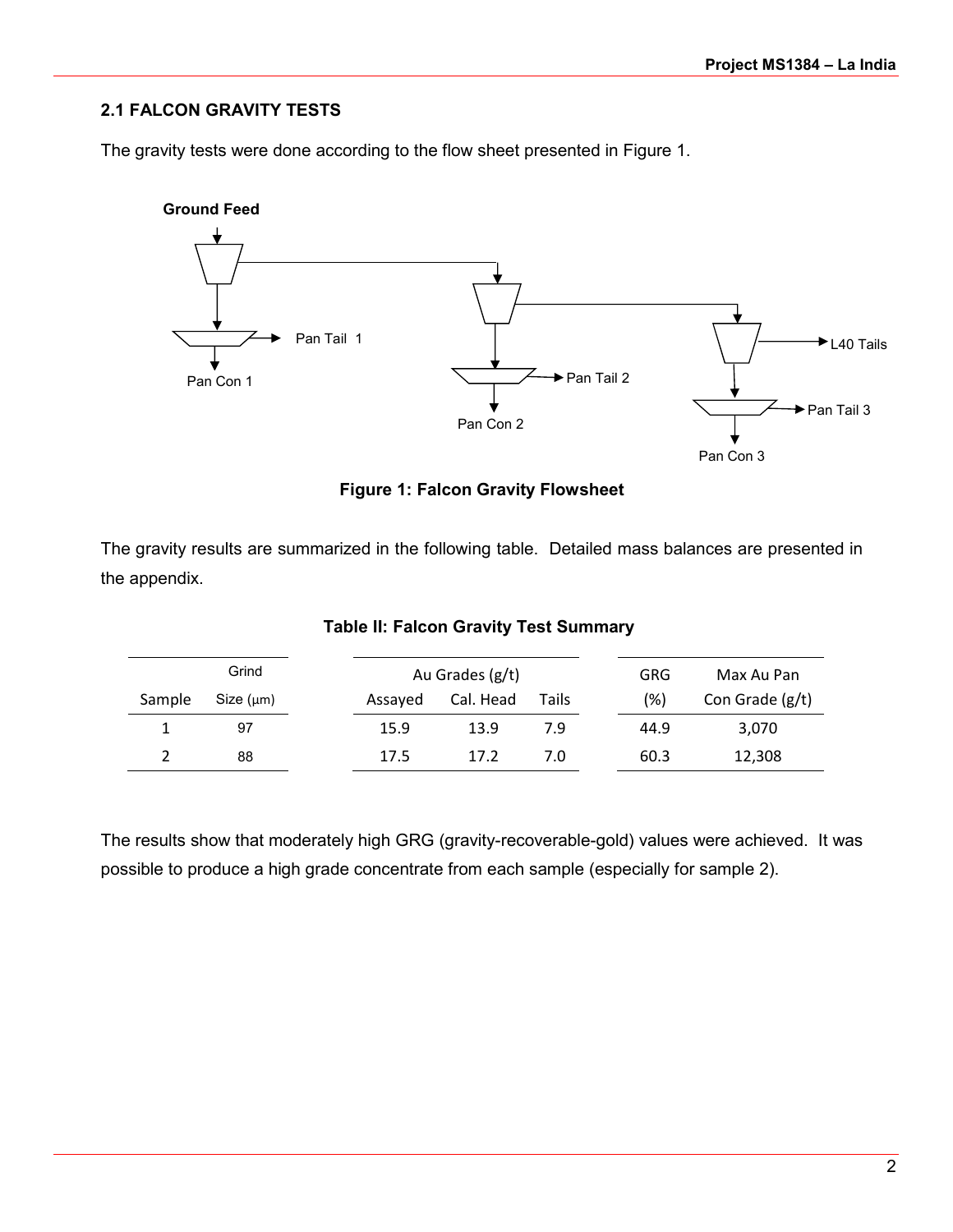## **2.2 CYANIDATION TESTS**

Excellent gold extractions, 79% for Sample 1 and 91.4% for Sample 2, were achieved in direct cyanide leach tests of the head samples. The direct cyanide leach results are summarized in Table III below:

|        | Crush          | <b>NaCN</b>    | Cal Head | Residue | Au Rec. | <b>CN Consumption</b> |
|--------|----------------|----------------|----------|---------|---------|-----------------------|
| Sample | Size $(\mu m)$ | Conc.<br>(g/L) | (g/t)    | (g/t)   | (%)     | (kg/t)                |
|        | 285            |                | 13.68    | 2.90    | 79.0    | 0.29                  |
| 2      | 167            |                | 19.27    | 1.70    | 91.4    | 0.97                  |

## **Table III: CN Leach Test on Head Material**

Similiarly, high gold extractions, 82.5% and 89.8%, were achieved from the cyanide leach on the gravity tails. The cyanide leach results on the gravity tails are presented in Table IV below:

|        | Crush          | <b>NaCN</b>    | Cal Head | Residue | Au Rec.       | <b>CN Consumption</b> |
|--------|----------------|----------------|----------|---------|---------------|-----------------------|
| Sample | Size $(\mu m)$ | Conc.<br>(g/L) | (g/t)    | (g/t)   | $\frac{1}{2}$ | (kg/t)                |
|        | 97             |                | 8.05     | 1.43    | 82.5          | 0.28                  |
| 2      | 88             |                | 9.19     | 0.96    | 89.8          | 1.64                  |

## **Table IV: CN Leach Test on Gravity Tails**

The overall recoveries from the gravity + cyanide are summarized in Table V and presented schematically in Figures 2 and 3.

|        |         | Au Grades (g/t) |       |         | Recoveries (%) |       |
|--------|---------|-----------------|-------|---------|----------------|-------|
| Sample | Assayed | Cal. Head       | Tails | Gravity | Cyanide        | Total |
| 1      | 15.9    | 13.9            | 1.43  | 44.9    | 45.5           | 90.4  |
| 2      | 17.5    | 17.2            | 0.96  | 60.3    | 35.7           | 95.9  |

## **Table V: Gravity + CN Gold Grades and Recoveries**

For both samples, the gravity + cyanide tests had higher overall gold recoveries, exceeding 90%, compared to a direct cyanide leach tests.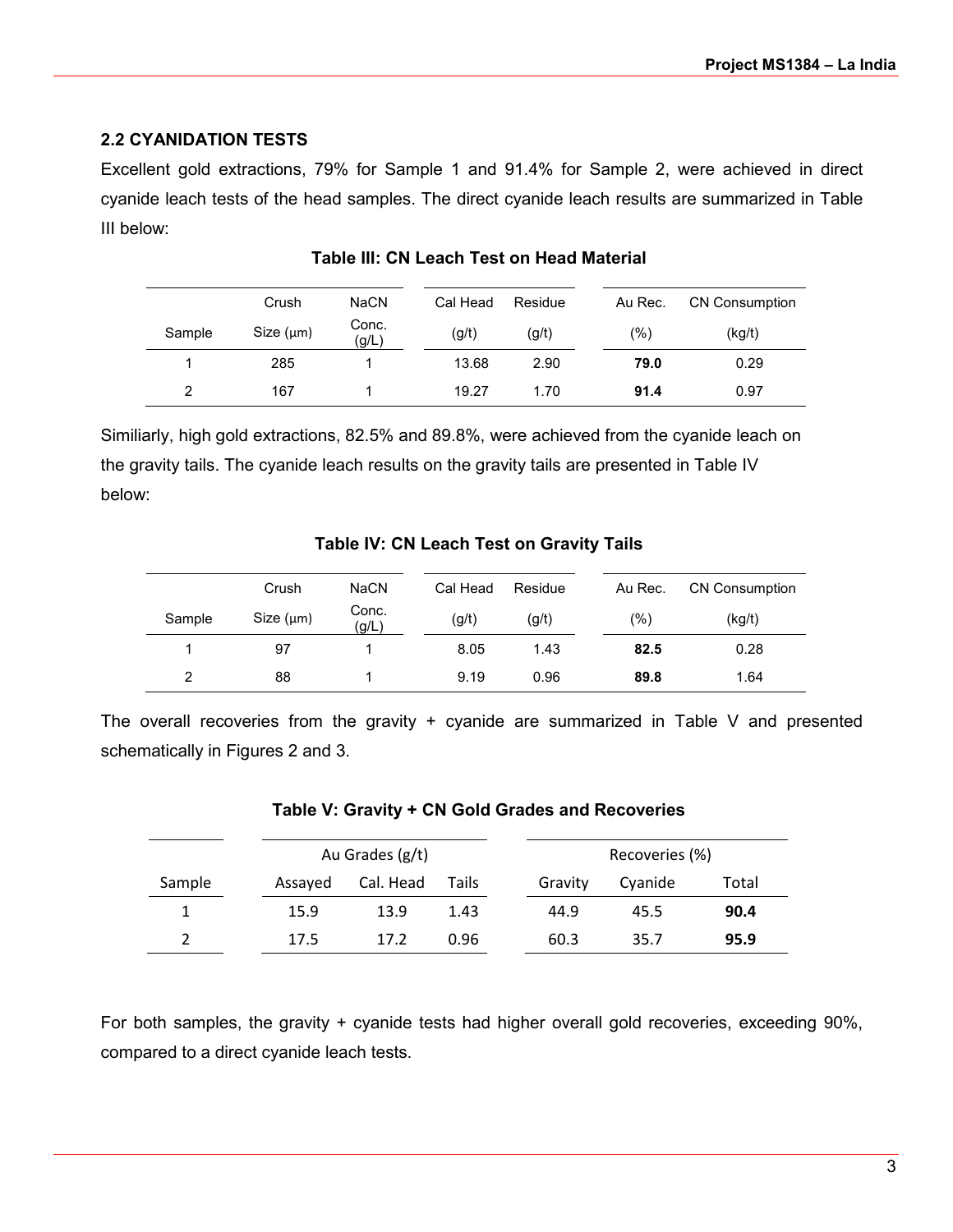

**Figure 2: Gravity + Cyanide Recovery for Sample 1**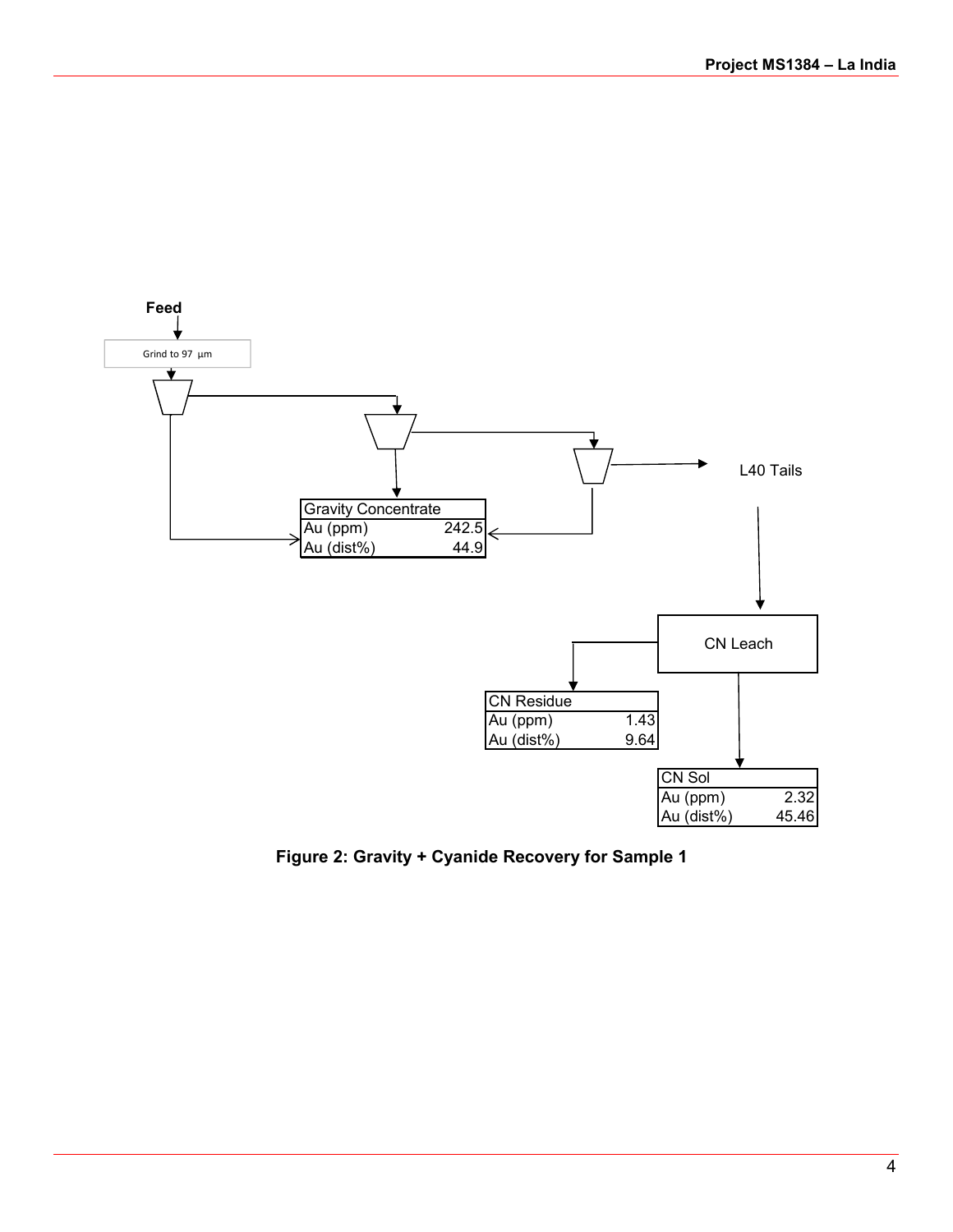

**Figure 3: Gravity + Cyanide Recovery for Sample 2**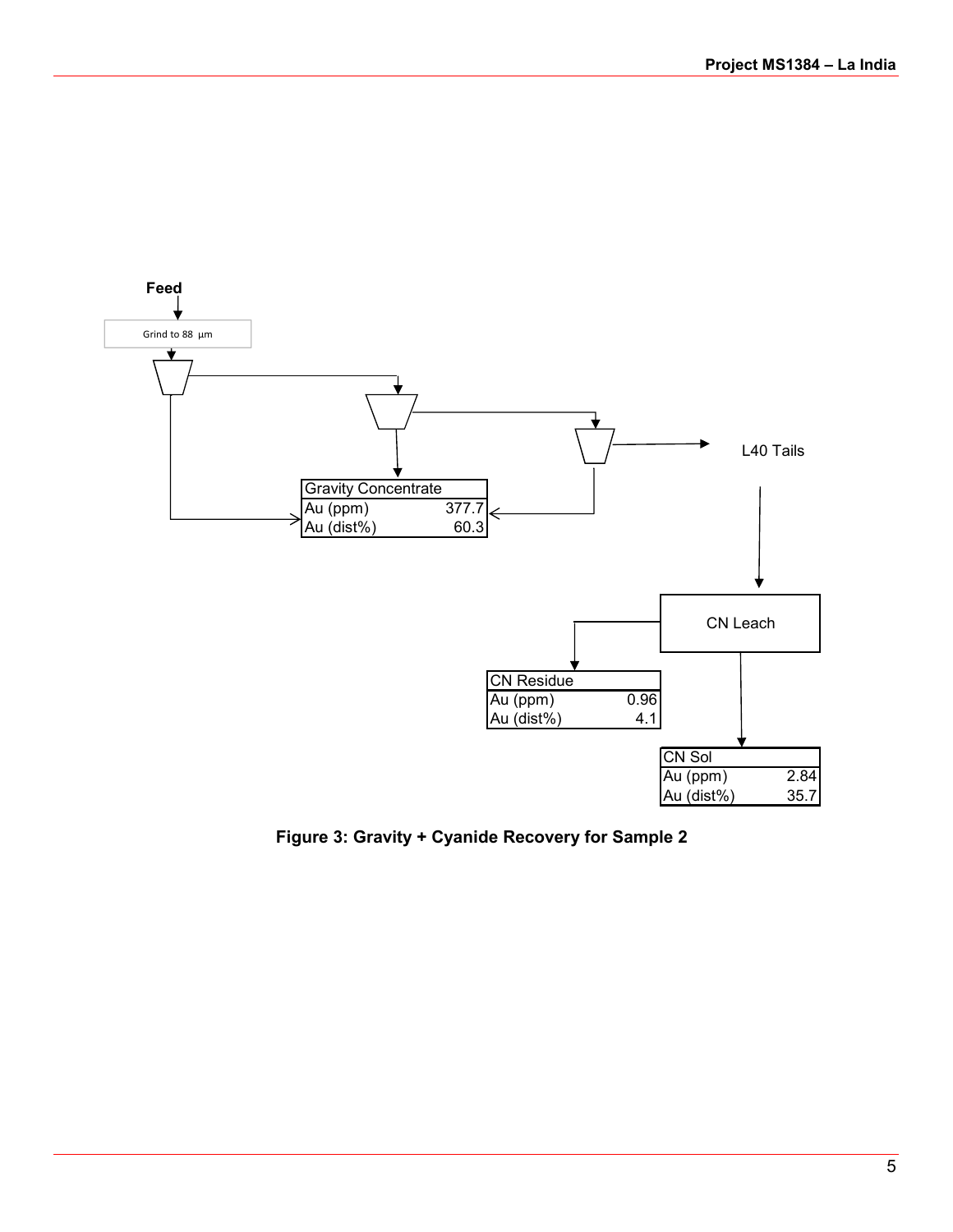## **2.3 FLOTATION TESTS**

The flotation tests were done with four stages (i.e. to produce four float products) using PAX and MIBC (as needed). In addition to a direct flotation test on the head material, flotation tests were also done on a sub-sample of the gravity tails to determine the overall recovery available from a combined gravity+float process (see figure 4 below). While the gold was the primary element of interest, the deportment of silver and sulfur were also monitored and are presented in the detailed mass balances (see appendices).

![](_page_7_Figure_3.jpeg)

**Figure 4: Gravity- Flotation Flowsheet** 

The overall recoveries and gold grades from the flotation tests on the head material and gravity tails are presented in Table VI and VII.

|        | Grind     |         | Au Grades (g/t) |       | Gold Rec. | Mass Yield |
|--------|-----------|---------|-----------------|-------|-----------|------------|
| Sample | Size (µm) | Assayed | Cal. Head       | Tails | (% )      | (%)        |
|        | 80        | 15.9    | 13.4            | 5.5   | 63.8      | 11.4       |
|        | 69        | 17.5    | 14.8            | 4.0   | 76.9      | 14.5       |

|  |  | <b>Table VI: Flotation Recoveries on Head</b> |  |  |
|--|--|-----------------------------------------------|--|--|
|--|--|-----------------------------------------------|--|--|

|        | Grind     |         | Au Grades (g/t) |       | Gold Rec. | Mass Yield |
|--------|-----------|---------|-----------------|-------|-----------|------------|
| Sample | Size (µm) | Assayed | Cal. Head       | Tails | (% )      | $(\%)$     |
|        | 97        | 7.34    | 7.87            | 5.95  | 30.4      | 7.8        |
|        | 88        | 7.40    | 7.03            | 5.01  | 37.6      | 12.4       |

## **Table VII: Flotation Recoveries on Gravity Tails**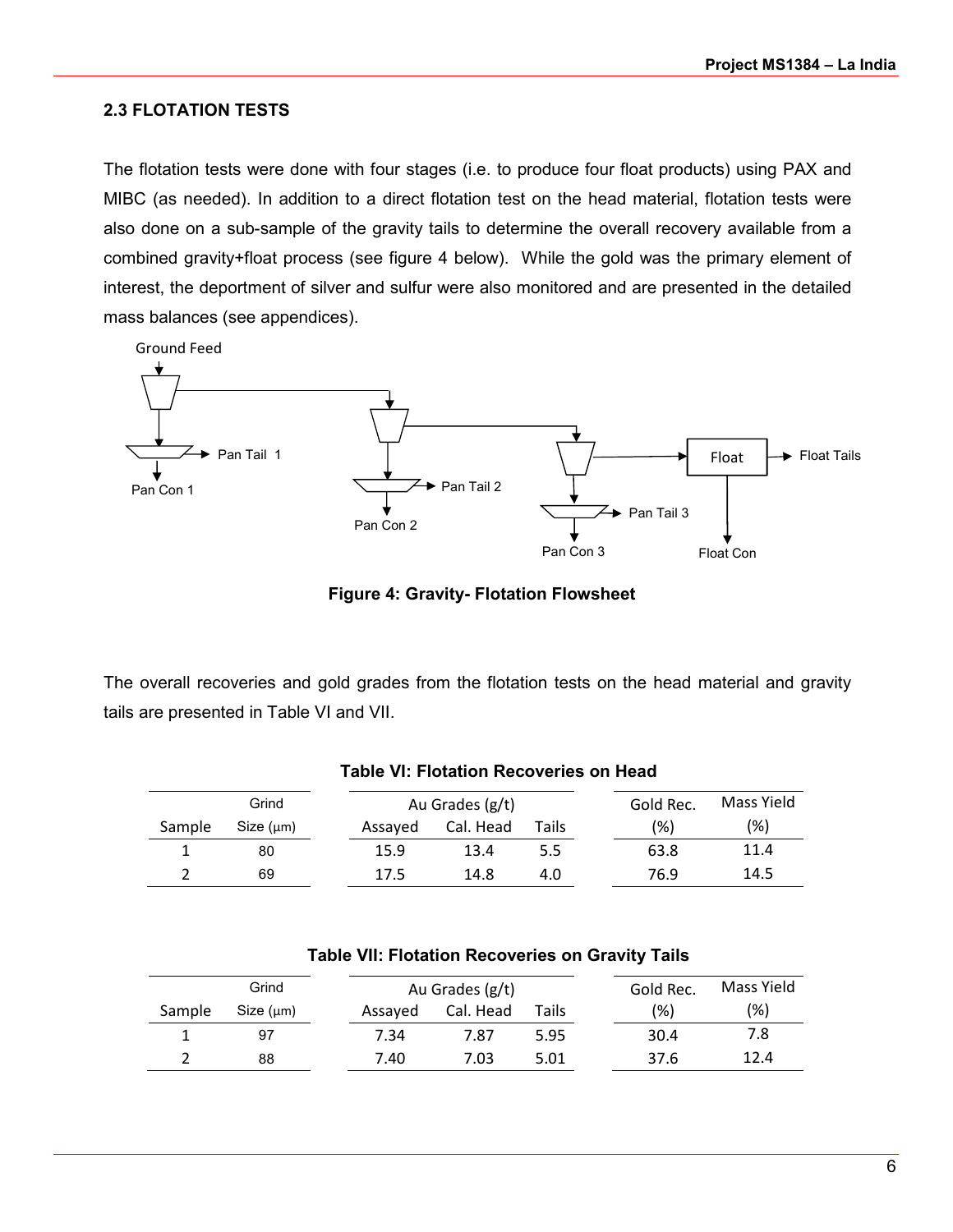The overall recoveries and gold grades from the combined gravity+ flotation tests are presented in Table VIII.

|        |         | Au Grades (g/t) |       |         | Recoveries (%) |       |
|--------|---------|-----------------|-------|---------|----------------|-------|
| Sample | Assayed | Cal. Head       | Tails | Gravity | Flotation      | Total |
|        | 15.9    | 13.9            | 5.9   | 44.9    | 16.7           | 61.6  |
|        | 17.5    | 17.2            | 5.0   | 60.3    | 14.9           | 75.2  |

**Table VIII: Gravity + Flotation Gold Grades and Recoveries** 

The gravity tails responded relatively poorly to flotation in terms of gold recovery, which affected the overall combined gravity + flotation performance. It seems that the direct flotation of the head material had similar gold recovery values as compared to the combined gravity + flotation process.

Note that the primary flotation concentrate from the direct flotation test had significant silver grades at 219 g/t and 115 g/t for samples 1 and 2 respectively. The sulfur and arsenic levels in the head, gravity tails and float products for both samples were very low (<0.1%).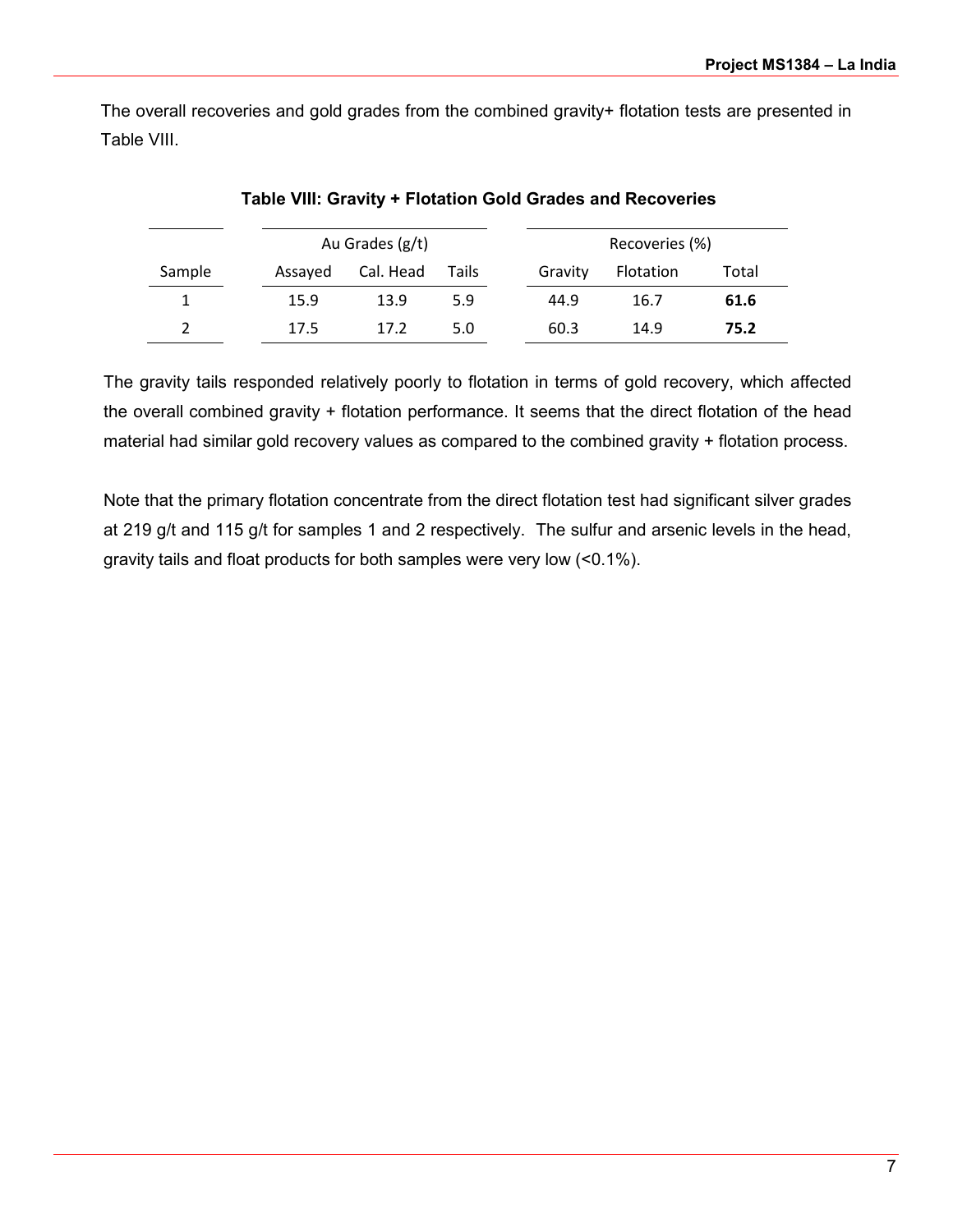## **3.0 SUMMARY**

Sample 1 had a calculated head grade of 13.9 g/t Au and sample 2 had a calculated head grade of 17.2 g/t Au. Moderate gravity concentration recoveries, ranging from 45% to 60%, were achieved. The recoveries for each process are presented Table IV.

|        | Calculated Head |                 |                 | Overall Recoveries (%) |                      |                        |
|--------|-----------------|-----------------|-----------------|------------------------|----------------------|------------------------|
| Sample | (g/t)           | Gravity<br>only | Cyanide<br>only | Flotation<br>only      | Gravity +<br>Cyanide | Gravity +<br>Flotation |
|        | 13.9            | 44.9            | 79.0            | 63.8                   | 90.4                 | 61.6                   |
|        | 17.2            | 60.3            | 91.4            | 76.9                   | 95.9                 | 75.2                   |

## **Table IV: Comparison of Overall Recoveries**

The combined Gravity + Cyanidation process achieved the highest gold recovery at 90.4% for sample 1 and 95.9% for sample 2.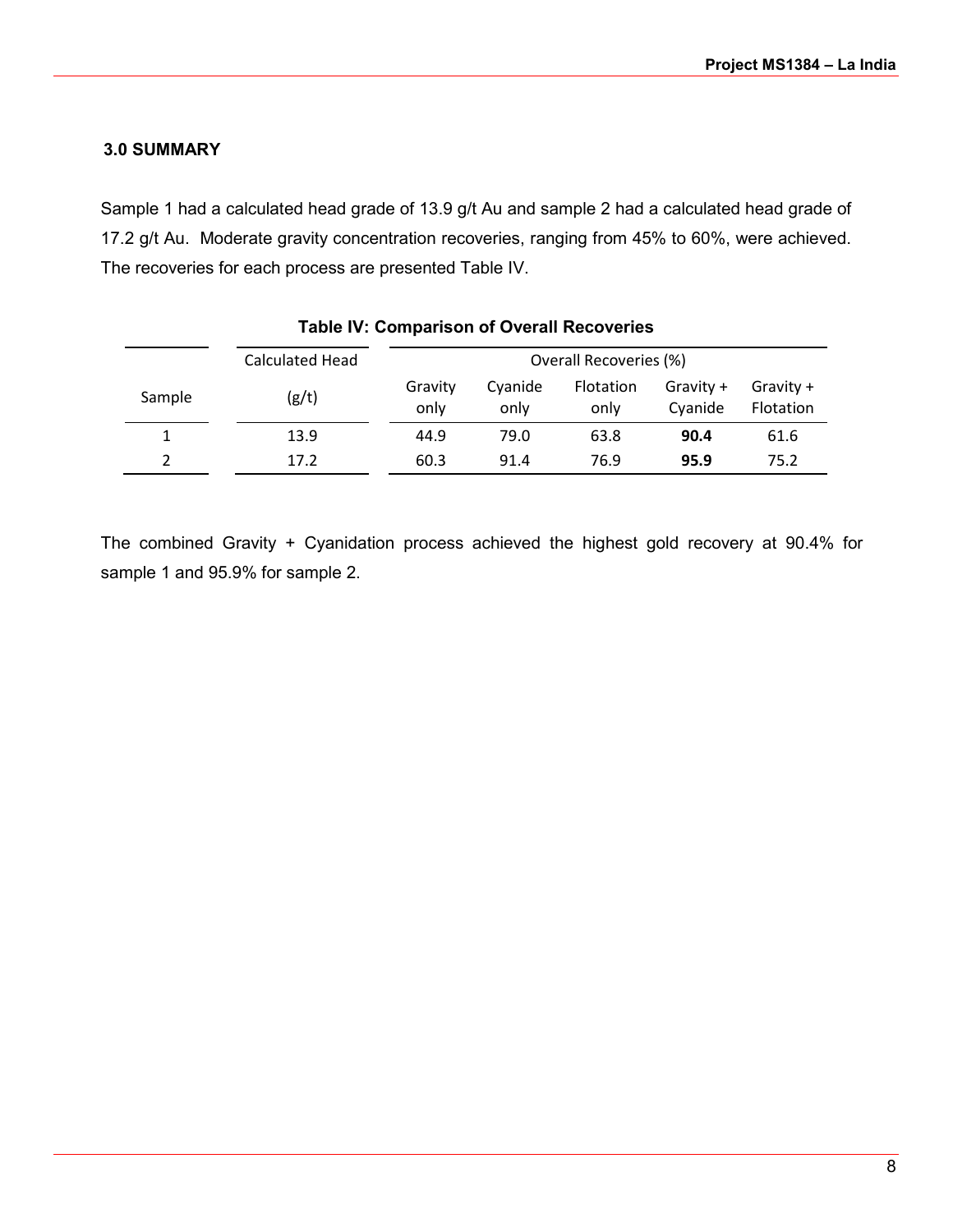## **APPENDICES**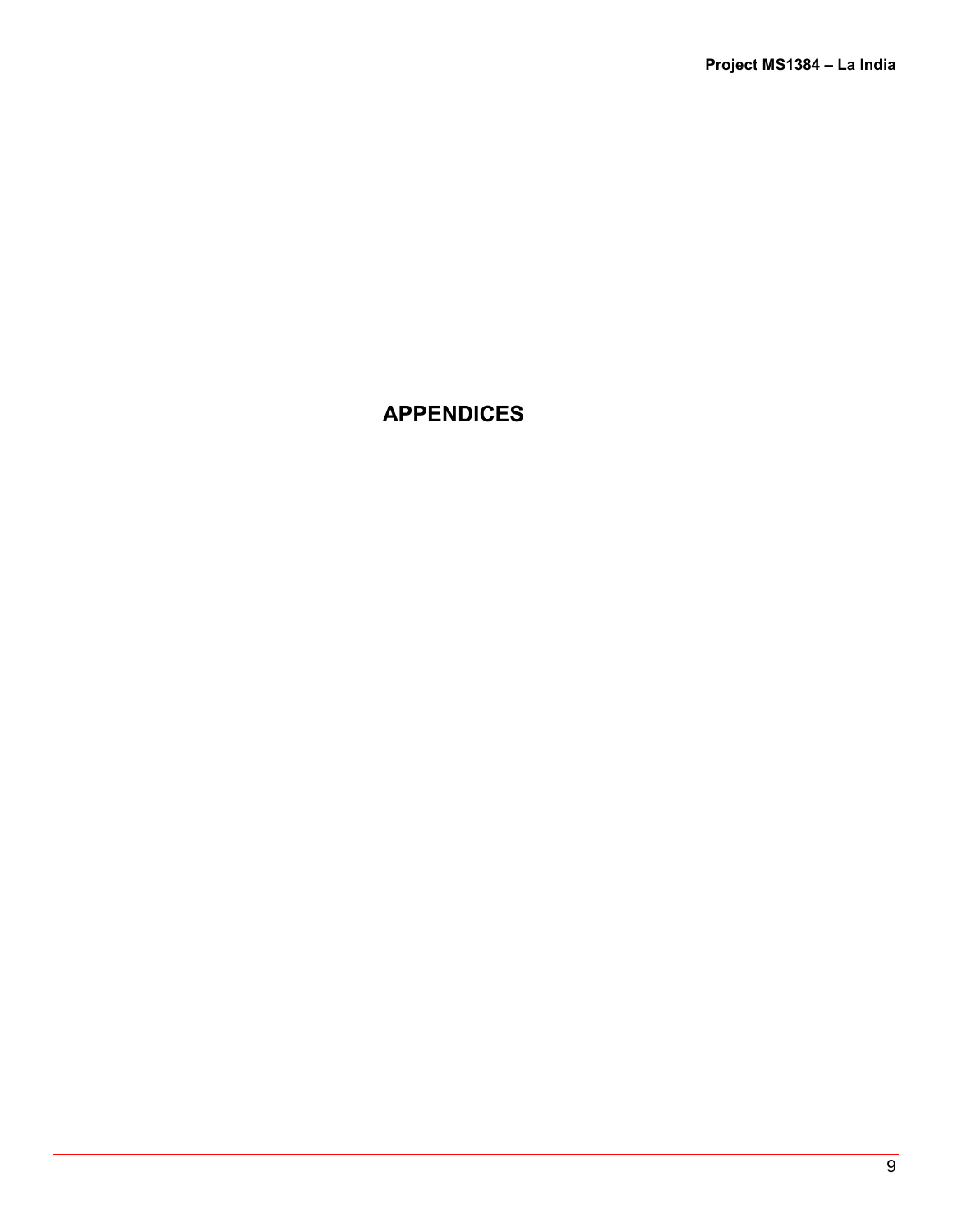![](_page_11_Picture_0.jpeg)

# **Appendix A**

# **La India: Sample 1: 13181**

- **1 Gravity + Cyanidation**
- **2 Gravity + Flotation**
- **3 Gravity Test**
- **4 Cyanidation on head**
- **5 Cyanidation on Gravity Tails**
- **6 Flotation on head**
- **7 Flotation on Gravity Tails**
- **8 Particle Size Analysis for Gravity Feed**
- **9 Particle Size Analysis for Head Cyanidation Feed**
- **10 Particle Size Analysis for Head Flotation Feed**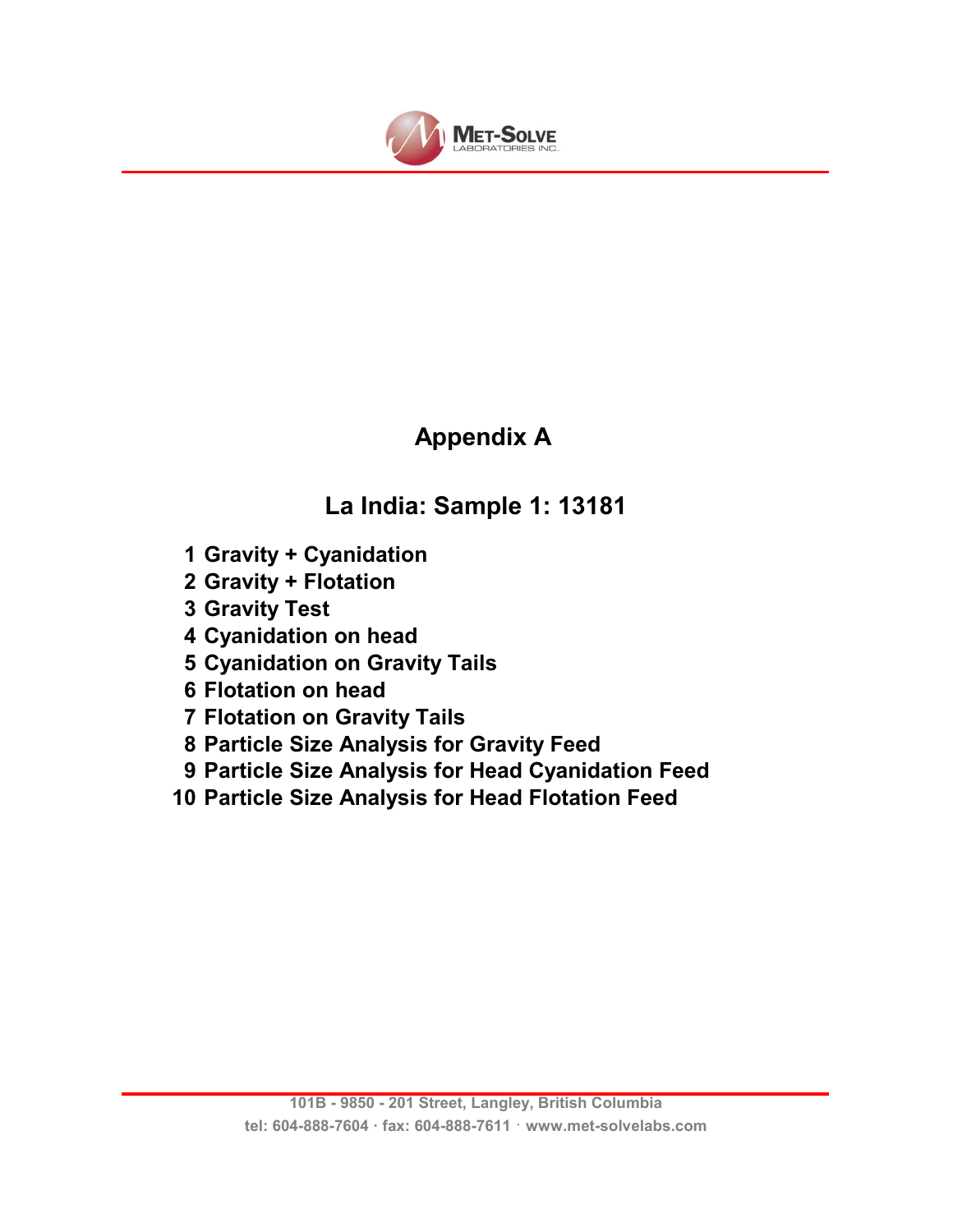![](_page_12_Picture_0.jpeg)

#### **CN Recovery of Falcon Products**

## **Client:** La India **Date:** 22-Mar-12 **Test:** ZP102 **Project:** MS1384

**Sample:** Sample 1:13181 16/02/2012

| <b>Gravity Products</b>  | Weight   |        | Assay | Distribution (%) |
|--------------------------|----------|--------|-------|------------------|
|                          | (g)      | (%)    | Au    | Au               |
| <b>Total Concentrate</b> | 257.6    | 2.58   | 242.5 | 44.9             |
| $\ast$<br>Total Tails    | 9.742.4  | 97.42  | 7.9   | 55.1             |
| <b>Calculated Head</b>   | 10,000.0 | 100.00 | 13.9  | 100.0            |
| Assayed Head             |          |        | 15.9  |                  |

\* Based on the calculated head from the gravity tail flotation test

|                    | (ppm) | Au<br>Leach<br>(dist $%$ ) | Overall<br>(dist $%$ ) |
|--------------------|-------|----------------------------|------------------------|
| <b>Overall</b>     |       |                            |                        |
| <b>Gravity Con</b> | 242.5 |                            | 44.9                   |
| <b>CN Solution</b> | 2.32  | 82.50                      | 45.5                   |
| Total Rec.         |       |                            | 90.4                   |
| <b>CN Residue</b>  | 1.43  | 17.50                      | 9.6                    |

![](_page_12_Figure_7.jpeg)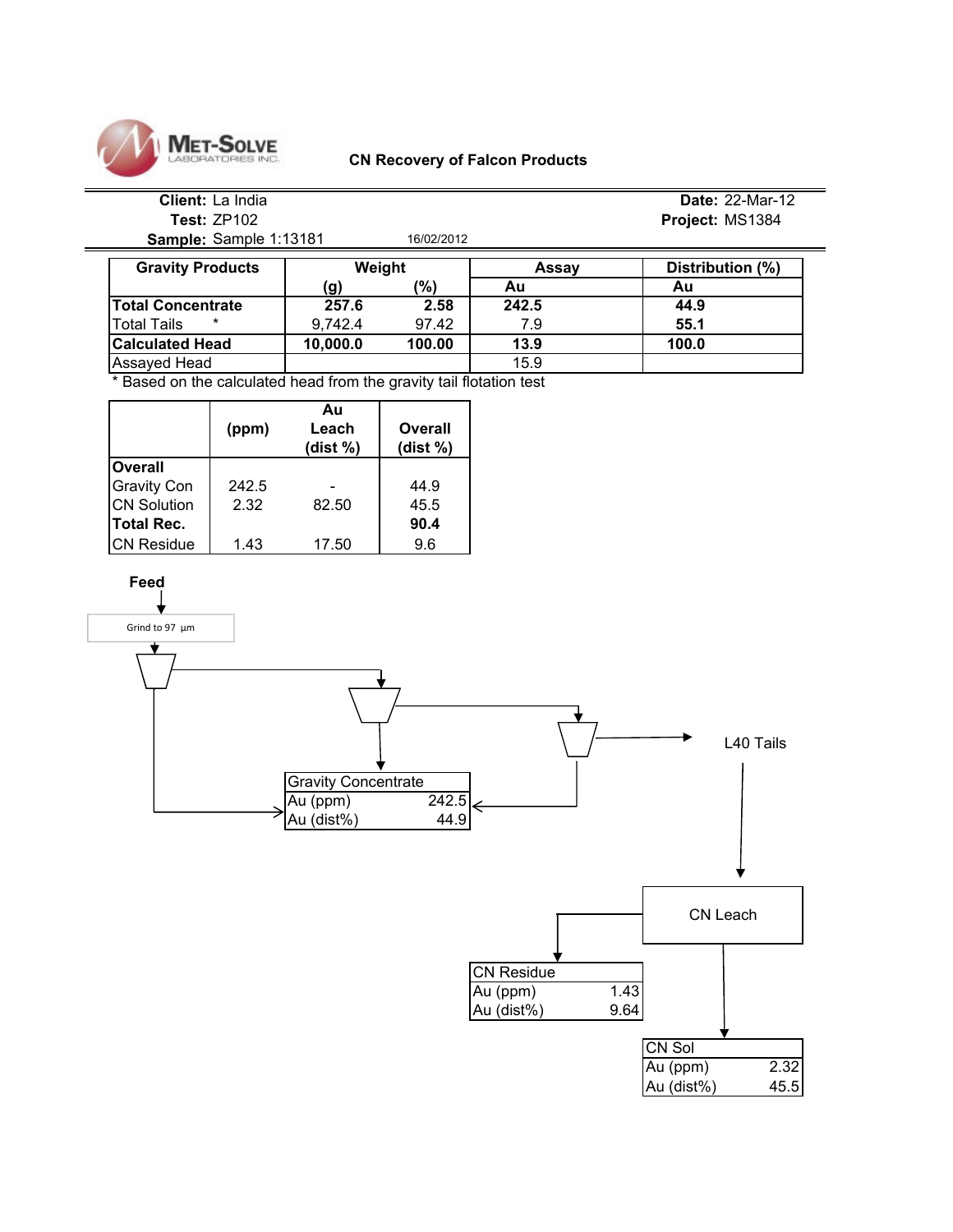![](_page_13_Picture_0.jpeg)

## **GRAVITY-FLOAT TEST REPORT**

**Sample:** Sample 1:13181 16/02/2012

| <b>Products</b>              |         | Weight | Assay (g/t) | Distribution (%) |
|------------------------------|---------|--------|-------------|------------------|
|                              | (g)     | (%)    | Au          | Au               |
| Pan Concentrate 1            | 3.1     | 0.03   | 3,070       | 6.8              |
| Pan Tail 1                   | 89.2    | 0.89   | 359         | 23.0             |
| <b>L40 Concentrate 1</b>     | 92.3    | 0.92   | 450         | 29.9             |
| Pan Concentrate 2            | 6.1     | 0.06   | 390         | 1.7              |
| Pan Tail 2                   | 76.9    | 0.77   | 166         | 9.2              |
| <b>IL40 Concentrate 2</b>    | 83.0    | 0.83   | 182         | 10.9             |
| Pan Concentrate 3            | 7.7     | 0.08   | 149         | 0.8              |
| Pan Tail 3                   | 74.6    | 0.75   | 62.3        | 3.3              |
| <b>IL40 Concentrate 3</b>    | 82.3    | 0.82   | 70.4        | 4.2              |
| <b>Total L40 Concentrate</b> | 257.6   | 2.58   | 243         | 44.9             |
| <b>Float Con</b>             | 762.9   | 7.63   | 30.5        | 16.7             |
| <b>Total Recovery</b>        | 1,020.5 | 10.21  |             | 61.6             |
| <b>Float Tails</b>           | 8,979.5 | 89.79  | 5.9         | 38.4             |
| <b>Calculated Head</b>       | 10,000  | 100.00 | 13.9        | 100.0            |
| <b>Assayed Head</b>          |         |        | 15.9        |                  |

![](_page_13_Figure_6.jpeg)

![](_page_13_Figure_7.jpeg)

**Client:** La India **Date:** 22-Mar-12 **Test:** ZP102 **Project:** MS1384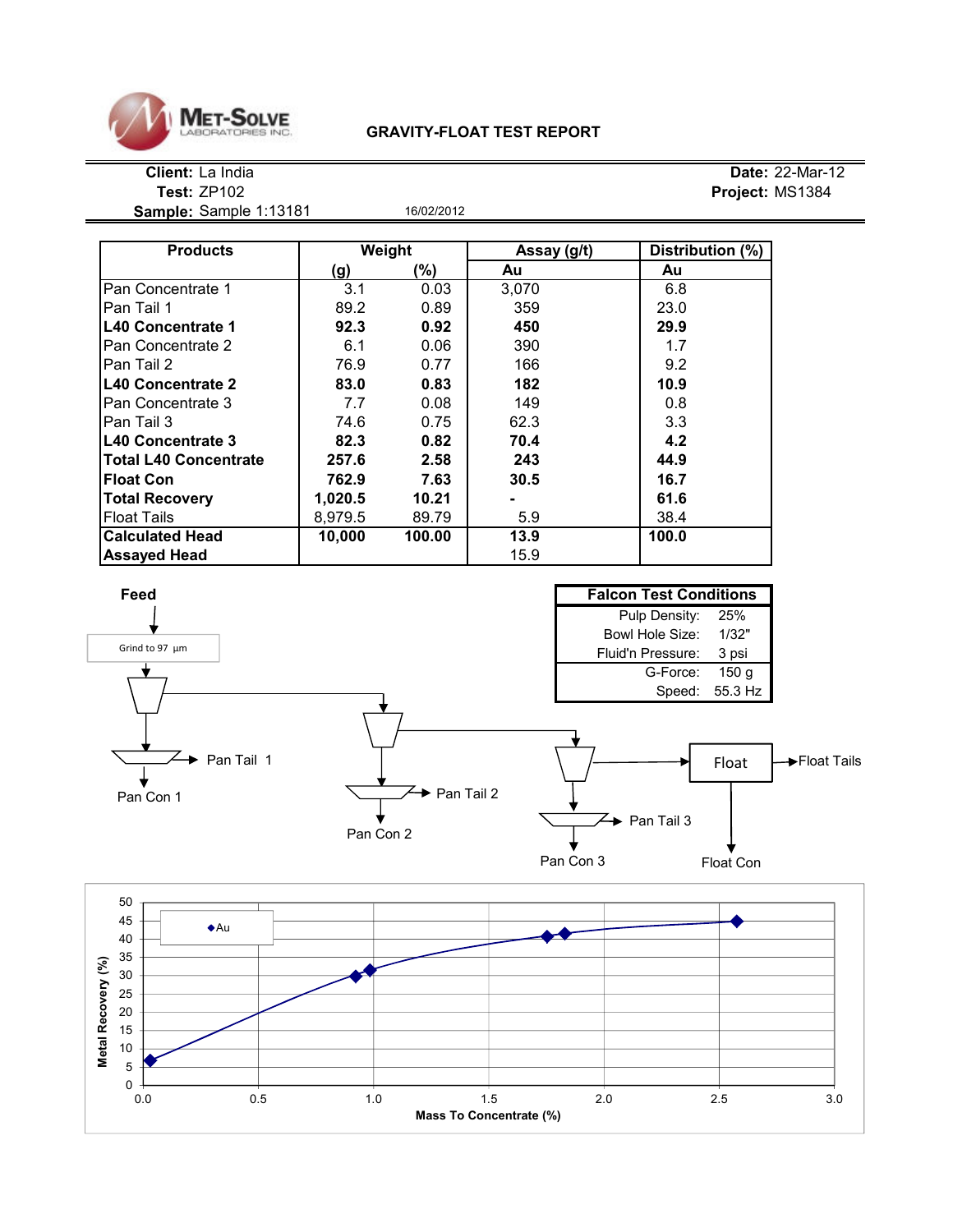![](_page_14_Picture_0.jpeg)

#### **GRAVITY CONCENTRATION TEST REPORT**

**Sample:** Sample 1:13181

| <b>Products</b>              | Weight   |        | Assay (g/t) | Distribution (%) |
|------------------------------|----------|--------|-------------|------------------|
|                              | (g)      | (%)    | Au          | Au               |
| Pan Concentrate 1            | 3.1      | 0.03   | 3,070       | 6.8              |
| Pan Tail 1                   | 89.2     | 0.89   | 359         | 23.0             |
| L40 Concentrate 1            | 92.3     | 0.92   | 450         | 29.9             |
| Pan Concentrate 2            | 6.1      | 0.06   | 390         | 1.7              |
| lPan Tail 2                  | 76.9     | 0.77   | 166         | 9.2              |
| L40 Concentrate 2            | 83.0     | 0.83   | 182         | 10.9             |
| Pan Concentrate 3            | 7.7      | 0.08   | 149         | 0.8              |
| Pan Tail 3                   | 74.6     | 0.75   | 62.3        | 3.3              |
| L40 Concentrate 3            | 82.3     | 0.82   | 70.4        | 4.2              |
| <b>Total L40 Concentrate</b> | 257.6    | 2.58   | 243         | 44.9             |
| L <sub>40</sub> Tails        | 9,742.40 | 97.42  | 7.9         | 55.1             |
| <b>Calculated Head</b>       | 10,000.0 | 100.00 | 13.9        | 100.0            |
| <b>Assayed Head</b>          |          |        | 15.9        |                  |

\* Based on the calculated head from the gravity tail flotation test

![](_page_14_Figure_6.jpeg)

![](_page_14_Figure_7.jpeg)

**Client:** La India **Date:** 22-Mar-12 **Test:** ZP102 **Project:** MS1384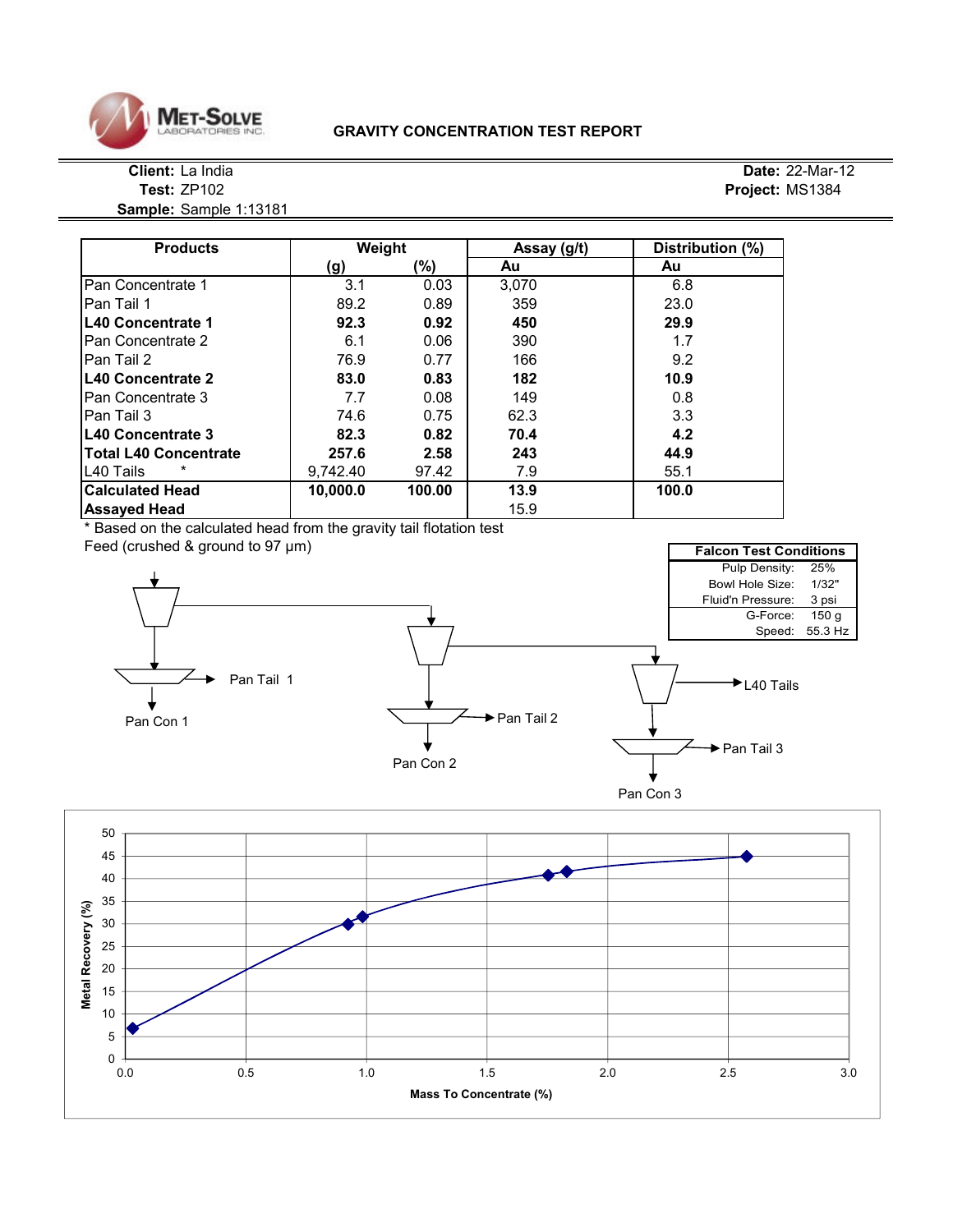![](_page_15_Picture_0.jpeg)

## **HEAD CYANIDATION TEST REPORT**

**Client:** Condor Resources PLC **Date:** 26-Mar-12 **Test:** ZP103 **Project:** MS1384 **Sample:** Sample 1: 13181 Head

| <b>Products / Time</b> | Sol. Wt. | Assay (ppm) | Distribution (%) |
|------------------------|----------|-------------|------------------|
|                        | (g)      | Au          | Au               |
| l hour                 | 657.7    | 0.97        | 21.4             |
| 3 hours                | 633.2    | 2.70        | 58.1             |
| 6 hours                | 610.9    | 3.01        | 64.4             |
| 24 hours               | 587.4    | 3.75        | 79.0             |
| Residue                | 216.2    | 2.90        | 21.0             |
| <b>Calculated Head</b> | 218.1    | 13.68       | 100.0            |
| <b>Assayed Head</b>    |          | 15.90       |                  |

![](_page_15_Figure_5.jpeg)

| Time    | pH    | Lime (10%) |        |       | <b>NaCN</b> |               |  |
|---------|-------|------------|--------|-------|-------------|---------------|--|
| (hours) |       | (g) added  | (kg/t) | [g/L] | (g) added   | (kg/t-solids) |  |
|         | 11.84 | 2.60       | 1.19   | 0.00  | 0.65        | 2.98          |  |
|         | 11.84 | 0.00       | 1.19   | 0.98  | 0.00        | 2.98          |  |
| 3       | 11.57 | 0.00       | 1.19   | 0.98  | 0.00        | 2.98          |  |
| 6       | 11.38 | 0.00       | 1.19   | 0.98  | 0.00        | 2.98          |  |
| 24      | 11.16 | 0.00       | 1.19   | 0.88  | 0.00        | 2.98          |  |

## **Test Conditions**

| Initial Solids:    | 218.1 g   | Final Solids:   | 216.2 g          |
|--------------------|-----------|-----------------|------------------|
| Iniitial Solution: | 654.4 g   | % wt loss :     | 0.87%            |
| Solids:            | 25%       | CN Consumption: | 0.29 kg/t solids |
| Initial NaCN:      | 1.0 $g/L$ |                 |                  |
| Target pH:         | 10.5      | PbNO3 Addition: | $0.000$ g total  |
| Test Duration:     | 24 hours  |                 |                  |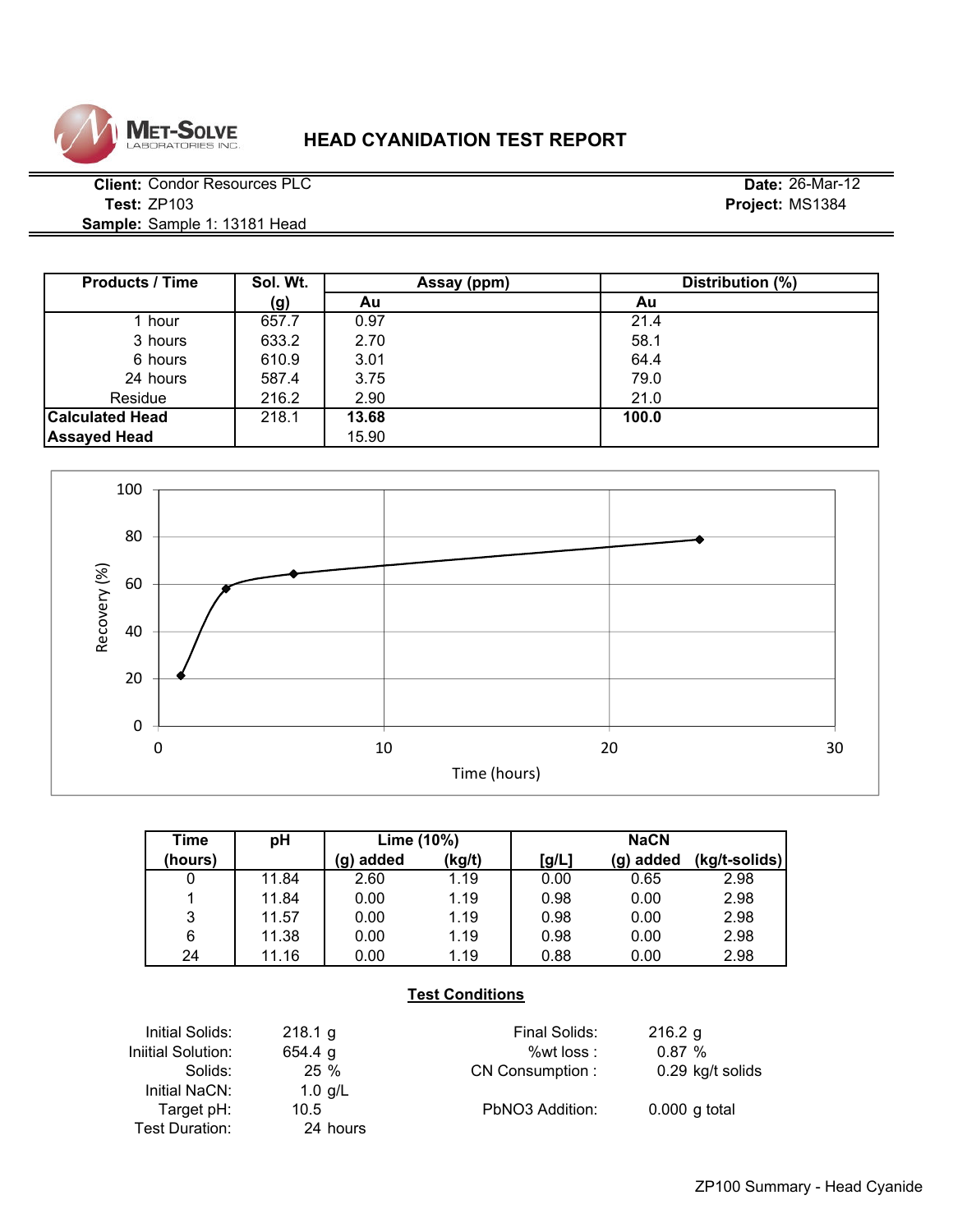![](_page_16_Picture_0.jpeg)

## **TAILS CYANIDATION TEST REPORT**

**Client:** Condor Resources PLC **Date:** 10-Apr-12 **Test:** ZP104 **Project:** MS1384 **Sample:** Sample 1: 13181 Gravity Tails

**Assayed Head** 7.34

**Sol. Wt. (g) Au Au** 1 hour | 624.9 | 0.75 28.1 3 hours 598.3 1.52 55.8 #DIV/0! #DIV/0! 6 hours 573.6 1.83 66.5 #DIV/0! #DIV/0! 24 hours 546.8 2.32 82.5 #DIV/0! #DIV/0! 203.3 **1.43** 1.43 17.5 **Calculated Head**  $\begin{array}{|c|c|c|c|c|} \hline \end{array}$  207.0 **8.05 100.0** Products / Time Sol. Wt. Assay (ppm) Distribution (%) Residue

![](_page_16_Figure_5.jpeg)

| Time    | pH    | Lime (10%) |        |       | <b>NaCN</b> |               |
|---------|-------|------------|--------|-------|-------------|---------------|
| (hours) |       | added<br>g | (kg/t) | [g/L] | (g) added   | (kg/t-solids) |
| 0       | 10.14 | 1.30       | 0.63   | 0.00  | 0.62        | 3.00          |
|         | 11.48 | 0.00       | 0.63   | 1.08  | 0.00        | 3.00          |
| 3       | 11.25 | 0.00       | 0.63   | 1.08  | 0.00        | 3.00          |
| 6       | 11.11 | 0.00       | 0.63   | 0.98  | 0.00        | 3.00          |
| 24      | 11.03 | 0.00       | 0.63   | 0.88  | 0.00        | 3.00          |

## **Test Conditions**

Initial Solids: 207.0 g Final Solids: 203.3 g Iniitial Solution: 623.0 g 623.0 mitial Solution: 623.0 g Solids: 25 % CN Consumption : 0.28 kg/t solids Initial NaCN: 1.0 g/L Target pH: 10.5 PbNO3 Addition: 0.000 g total Test Duration: 24 hours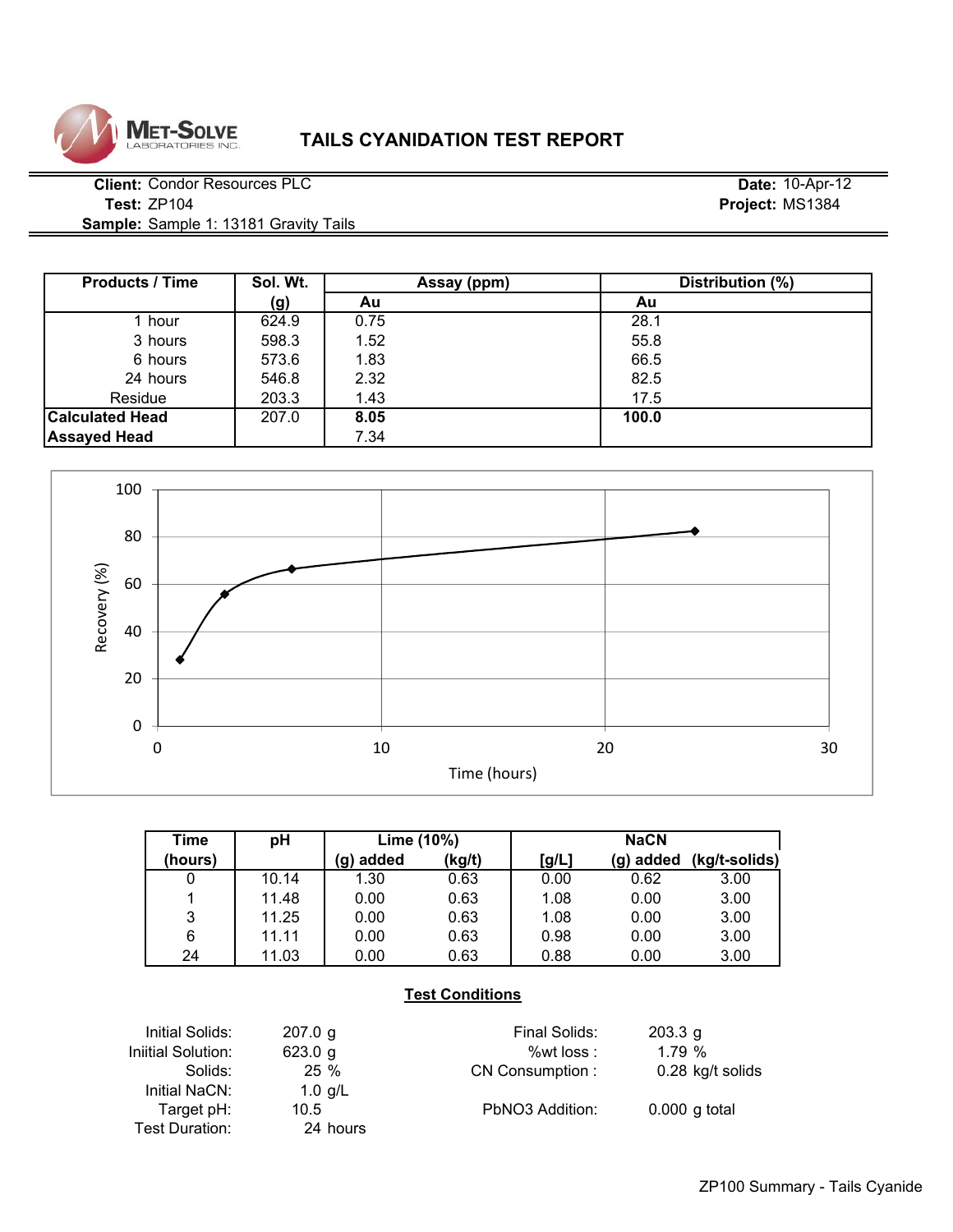![](_page_17_Picture_0.jpeg)

**Client:** La India Gold **Date:** 29-Mar-12<br> **Project:** MS1384 **Sample:** Sample 1:13181

**Project:** MS1384

| <b>Pulp Density</b>         | 32.9%   | <b>Float Cell</b> |             |       | 9 litres |       | 1,400 RPM<br><b>Speed</b> |       |  |
|-----------------------------|---------|-------------------|-------------|-------|----------|-------|---------------------------|-------|--|
| <b>Products</b>             |         | Weight            | Assay (g/t) |       |          |       | Distribution (%)          |       |  |
|                             | (g)     | (%)               | Au          | Ag    | S(%)     | Au    | Ag                        | S(% ) |  |
| Conc. 1                     | 129.0   | 3.44              | 219.0       | 219.0 | 0.099    | 56.3  | 41.1                      | 36.9  |  |
| Conc. 2                     | 118.7   | 3.16              | 23.4        | 50.9  | 0.005    | 5.5   | 8.8                       | 1.7   |  |
| Conc. 3                     | 101.6   | 2.71              | 5.9         | 23.0  | 0.028    | 1.2   | 3.4                       | 8.2   |  |
| Total Con.                  | 349.3   | 9.31              | 90.5        | 104.9 | 0.046    | 63.0  | 53.3                      | 46.9  |  |
| Scavenger                   | 79.6    | 2.12              | 4.7         | 15.5  | 0.022    | 0.7   | 1.8                       | 5.1   |  |
| <b>Total Con &amp; Scav</b> | 428.9   | 11.4              | 74.6        | 88.3  | 0.042    | 63.8  | 55.1                      | 51.9  |  |
| Tails                       | 3,322.7 | 88.57             | 5.5         | 9.3   | 0.005    | 36.2  | 44.9                      | 48.1  |  |
| <b>Calculated Head</b>      | 3,751.6 | 100.0             | 13.4        | 18.3  | 0.009    | 100.0 | 100.0                     | 100.0 |  |
| <b>Assayed Head</b>         |         |                   | 15.9        | 28.9  | 0.007    |       |                           |       |  |

![](_page_17_Figure_5.jpeg)

|              | Time         |            |            | Reagents added, grams per tonne |             |              | Time (minutes) |       |     |
|--------------|--------------|------------|------------|---------------------------------|-------------|--------------|----------------|-------|-----|
| Stage        | (min)        | <b>PAX</b> | <b>PAX</b> | A208                            | <b>MIBC</b> | <b>TF250</b> | Cond.          | Float | pH  |
| Initial      | $\theta$     |            |            |                                 |             |              |                |       | 7.8 |
| Re-pulp      | $\mathbf{0}$ |            |            |                                 |             |              |                |       |     |
| Conditoner   | 5            | 11         |            |                                 |             |              | 5              |       | 7.8 |
| Stage 1      | 15           |            |            |                                 | 15          |              |                | 10    |     |
| Conditoner   | 17           | 21         |            |                                 |             |              | $\overline{2}$ |       | 7.9 |
| Stage 2      | 22           |            |            |                                 | 5           | 3            |                |       | 8.0 |
| Conditoner   | 24           |            |            | 21                              |             |              | 2              |       | 8.0 |
| Stage 3      | 30           |            |            |                                 | 5           |              |                | 6     |     |
| Conditoner   | 32           |            |            | 21                              |             |              | $\overline{2}$ |       | 8.0 |
| Stage 4      | 32           |            |            |                                 |             | 6            |                |       | 8.0 |
| <b>Total</b> | 32           | 32         | 0          | 43                              | 26          | 9            | 11             | 21    |     |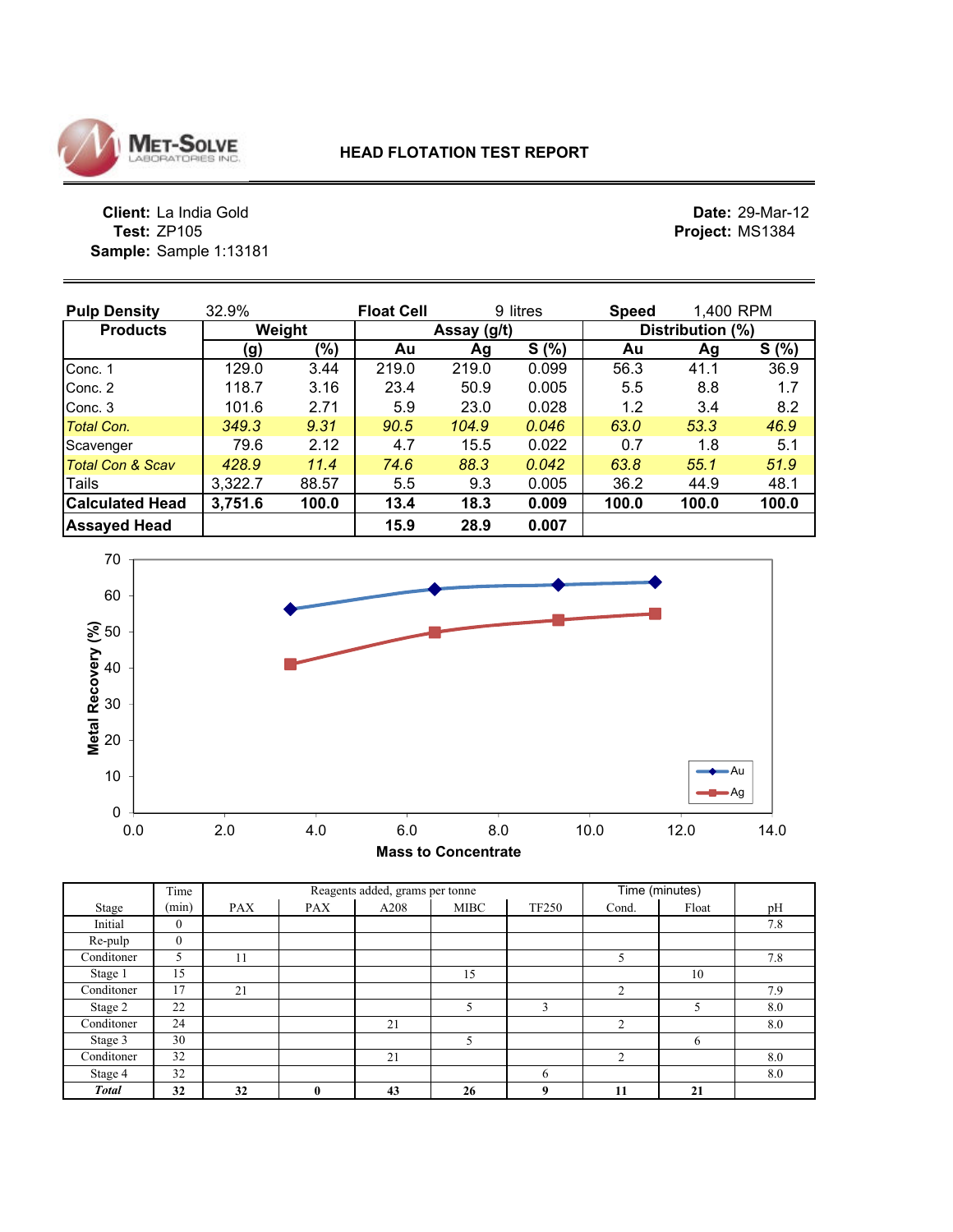![](_page_18_Picture_0.jpeg)

**Client:** Condor Resources **Date:** 11-Apr-12 **Test:** ZP106 **Project:** MS1384 **Sample:** Sample 1:13181 Gravity Tails

| <b>Pulp Density</b>         | 28.7%   | <b>Float Cell</b><br>9 litres |       |             | <b>Speed</b> | 1,400 RPM |                  |       |  |
|-----------------------------|---------|-------------------------------|-------|-------------|--------------|-----------|------------------|-------|--|
| <b>Products</b>             |         | Weight                        |       | Assay (g/t) |              |           | Distribution (%) |       |  |
|                             | (g)     | (%)                           | Au    | Ag          | S(%)         | Au        | Ag               | S(% ) |  |
| Conc. 1                     | 69.6    | 2.20                          | 73.80 | 164.00      | 0.06         | 20.6      | 19.5             | 15.5  |  |
| Conc. 2                     | 44.3    | 1.40                          | 24.30 | 75.60       | 0.04         | 4.3       | 5.7              | 6.4   |  |
| Conc. 3                     | 66.2    | 2.09                          | 13.30 | 43.70       | 0.03         | 3.5       | 4.9              | 7.4   |  |
| <b>Total Con.</b>           | 180.1   | 5.70                          | 39.39 | 98.04       | 0.04         | 28.5      | 30.1             | 29.3  |  |
| Scavenger                   | 67.5    | 2.13                          | 6.89  | 26.50       | 0.02         | 1.9       | 3.1              | 5.8   |  |
| <b>Total Con &amp; Scav</b> | 247.6   | 7.8                           | 30.53 | 78.53       | 0.04         | 30.4      | 33.2             | 35.1  |  |
| Tails                       | 2,914.2 | 92.17                         | 5.95  | 13.45       | 0.01         | 69.6      | 66.8             | 64.9  |  |
| <b>Calculated Head</b>      | 3,161.8 | 100.0                         | 7.87  | 18.55       | 0.01         | 100.0     | 100.0            | 100.0 |  |
| <b>Assayed Head</b>         |         |                               | 7.34  | 17.90       | 0.01         |           |                  |       |  |

![](_page_18_Figure_5.jpeg)

|                  | Time         |            |              | Reagents added, grams per tonne | Time (minutes) |                |       |       |     |
|------------------|--------------|------------|--------------|---------------------------------|----------------|----------------|-------|-------|-----|
| Stage            | (min)        | <b>PAX</b> | <b>PAX</b>   |                                 | <b>MIBC</b>    | <b>TF250</b>   | Cond. | Float | pH  |
| Initial          | $\mathbf{0}$ |            |              |                                 |                |                |       |       | 7.8 |
| Re-pulp          | $\mathbf{0}$ |            |              |                                 |                |                |       |       |     |
| Conditoner       | 3            | 13         |              |                                 |                |                | 3.0   |       | 7.9 |
| Stage 1          | 10           |            |              |                                 | 12             | 10             |       | 7.0   | 7.8 |
| Conditoner       | 13           | 25         |              |                                 |                |                | 3.0   |       | 7.8 |
| Con 1            | 18           |            |              |                                 |                | $\overline{4}$ |       | 5.0   | 7.8 |
| Conditoner       | 20           |            |              |                                 | 6              |                | 2.0   |       | 7.8 |
| Stage 3          | 20           |            |              |                                 |                |                |       |       |     |
| Conditoner       | 22           |            |              |                                 |                |                | 2.0   |       | 7.8 |
| Con 2            | 22           |            |              |                                 |                | 5              |       |       | 7.8 |
| Con <sub>3</sub> | 22           |            |              |                                 |                |                |       |       |     |
| <b>Total</b>     | 22           | 38         | $\mathbf{0}$ |                                 | 18             | 19             | 10.0  | 12.0  |     |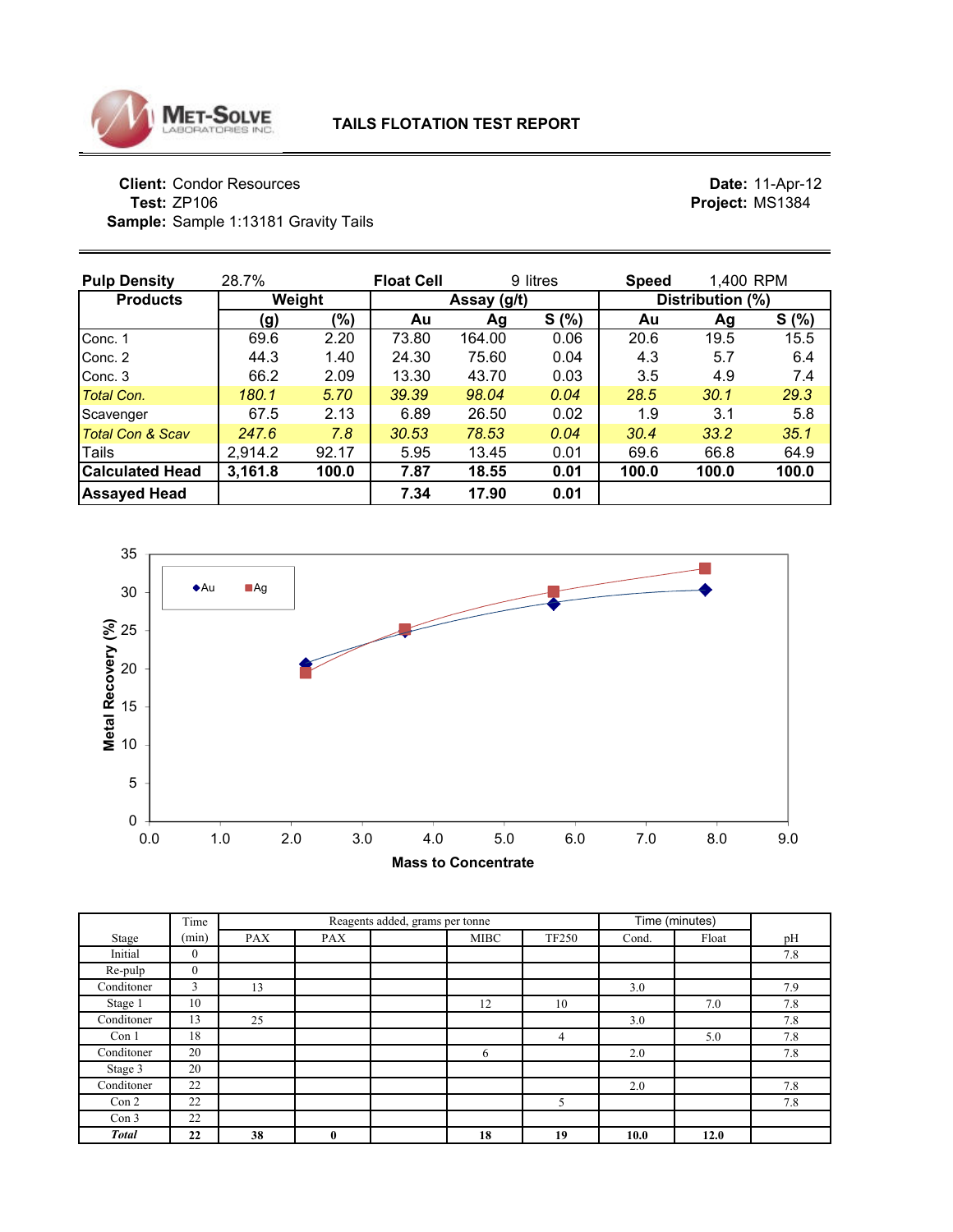![](_page_19_Picture_0.jpeg)

**Client:** Condor Resources PLC **Date:** 05-Mar-12 **Test:** ZP102 GRG Feed **Project:** MS1384 **Sample:** La India Sample 1: 13181

|                                                                               |                   |        |       |                                             |               |                             | <b>Rosin-Rammler Model</b> |
|-------------------------------------------------------------------------------|-------------------|--------|-------|---------------------------------------------|---------------|-----------------------------|----------------------------|
|                                                                               | <b>Sieve Size</b> | Weight |       | Cumulative (%)                              |               | <b>Size</b>                 | Passing                    |
| <b>US Mesh</b>                                                                | <b>Microns</b>    | (g)    | (%)   | <b>Retained</b>                             | Passing       | (um)                        | P(% )                      |
|                                                                               |                   |        |       |                                             |               | 97                          | 80                         |
| 8                                                                             | 2,360             | 0.0    |       |                                             |               | 40                          | 50                         |
| 10                                                                            | 2,000             | 0.0    |       |                                             |               |                             |                            |
| 16                                                                            | 1,180             | 0.0    |       |                                             |               |                             |                            |
| 20                                                                            | 850               | 0.0    |       |                                             |               | <b>Linear Interpolation</b> |                            |
| 30                                                                            | 600               | 0.0    |       |                                             |               | <b>Size</b>                 | Passing                    |
| 40                                                                            | 425               | 0.0    |       |                                             |               | (num)                       | P(% )                      |
| 50                                                                            | 300               | 0.0    |       |                                             |               | 102                         | 80                         |
| 70                                                                            | 212               | 1.2    | 1.01  | 1.01                                        | 98.99         | 36                          | 50                         |
| 100                                                                           | 150               | 6.8    | 5.71  | 6.72                                        | 93.28         |                             |                            |
| 140                                                                           | 106               | 13.9   | 11.67 | 18.39                                       | 81.61         |                             |                            |
| 200                                                                           | 75                | 15.0   | 12.59 | 30.98                                       | 69.02         |                             |                            |
| 270                                                                           | 53                | 11.7   | 9.82  | 40.81                                       | 59.19         |                             |                            |
| 400                                                                           | 37                | 10.5   | 8.82  | 49.62                                       | 50.38         |                             |                            |
| Undersize                                                                     | $-37$             | 60.0   | 50.38 | 100.00                                      |               |                             |                            |
|                                                                               | <b>TOTAL:</b>     | 119.1  | 100.0 |                                             |               |                             |                            |
| 100<br>90<br>80<br>Cum. Passing (%)<br>70<br>60<br>50<br>40<br>30<br>20<br>10 |                   |        |       | 100<br>10<br>Cum. Pass. (%)<br>$\mathbf{1}$ | TП<br>Ш<br>10 | 100<br>1,000                | 10,000                     |
| 0<br>$\mathbf 0$                                                              |                   | 500    | 1,000 | $\mathbf 0$                                 |               |                             |                            |

**Particle Size (**µ**m)**

**Particle Size (um)**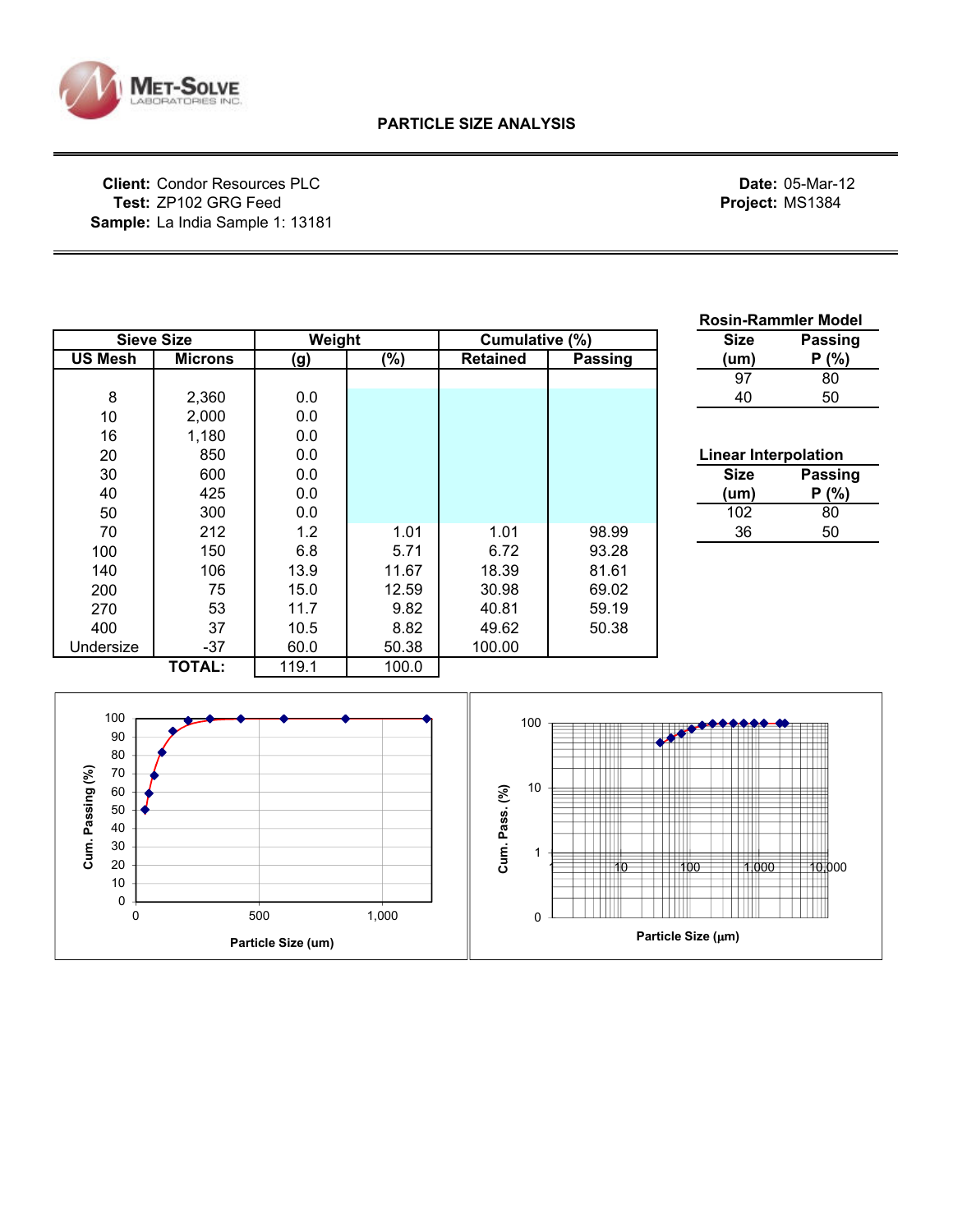![](_page_20_Picture_0.jpeg)

**Client:** Condor Resources PLC **Date:** 05-Mar-12 **Test:** ZP101 Head Cyanide feed PSA **Project:** MS1384 **Sample:** La India Sample 1: 13181

|                |                   |            |        |                 |                | <b>Rosin-Rammler Model</b> |                |
|----------------|-------------------|------------|--------|-----------------|----------------|----------------------------|----------------|
|                | <b>Sieve Size</b> |            | Weight |                 | Cumulative (%) |                            | Passing        |
| <b>US Mesh</b> | <b>Microns</b>    | <u>(g)</u> | $(\%)$ | <b>Retained</b> | <b>Passing</b> | (um)                       | P(% )          |
|                |                   |            |        |                 |                | 285                        | 80             |
| 8              | 2,360             | 0.0        |        |                 |                | 65                         | 50             |
| 10             | 2,000             | 0.0        |        |                 |                |                            |                |
| 16             | 1,180             | 0.0        |        |                 |                |                            |                |
| 20             | 850               | 0.0        |        |                 |                | Linear Interpolation       |                |
| 30             | 600               | 16.4       | 8.22   | 8.22            | 91.78          | <b>Size</b>                | <b>Passing</b> |
| 40             | 425               | 11.7       | 5.86   | 14.08           | 85.92          | (um)                       | P(% )          |
| 50             | 300               | 14.1       | 7.06   | 21.14           | 78.86          | 320                        | 80             |
| 70             | 212               | 13.4       | 6.71   | 27.86           | 72.14          | 63                         | 50             |
| 100            | 150               | 12.4       | 6.21   | 34.07           | 65.93          |                            |                |
| 140            | 106               | 12.0       | 6.01   | 40.08           | 59.92          |                            |                |
| 200            | 75                | 12.5       | 6.26   | 46.34           | 53.66          |                            |                |
| 270            | 53                | 13.1       | 6.56   | 52.91           | 47.09          |                            |                |
| 400            | 37                | 13.1       | 6.56   | 59.47           | 40.53          |                            |                |
| Undersize      | $-37$             | 80.9       | 40.53  | 100.00          |                |                            |                |
|                | <b>TOTAL:</b>     | 199.6      | 100.0  |                 |                |                            |                |
|                |                   |            |        |                 |                |                            |                |

![](_page_20_Figure_5.jpeg)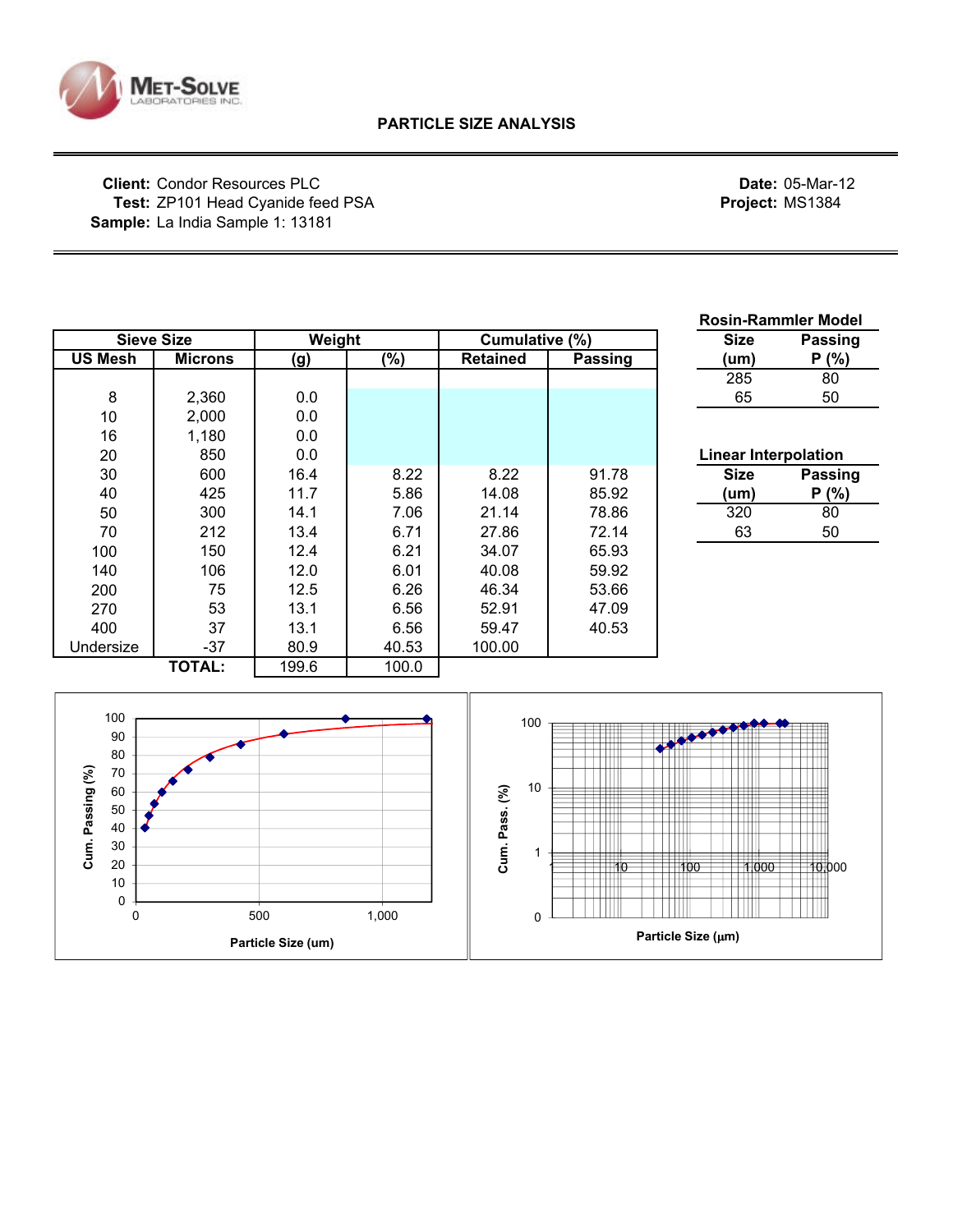![](_page_21_Picture_0.jpeg)

**Client:** Condor Resources PLC **Date:** 05-Mar-12 Test: ZP100 4kg Head Grind for float **Project:** MS1384 **Sample:** La India Sample 1: 13181

**Particle Size (um)**

|                                                                                   |                |                           |                 |                                  |         | <b>Rosin-Rammler Model</b>         |
|-----------------------------------------------------------------------------------|----------------|---------------------------|-----------------|----------------------------------|---------|------------------------------------|
| <b>Sieve Size</b>                                                                 |                | Weight                    |                 | Cumulative (%)                   |         | <b>Size</b><br>Passing             |
| <b>US Mesh</b>                                                                    | <b>Microns</b> | (g)                       | $\sqrt{(0, 0)}$ | <b>Retained</b>                  | Passing | P(% )<br>(um)                      |
|                                                                                   |                |                           |                 |                                  |         | 80<br>80                           |
| $\bf 8$                                                                           | 2,360          | 0.0                       |                 |                                  |         | 36<br>50                           |
| 10                                                                                | 2,000          | 0.0                       |                 |                                  |         |                                    |
| 16                                                                                | 1,180          | 0.0                       |                 |                                  |         |                                    |
| 20                                                                                | 850            | 0.0                       |                 |                                  |         | <b>Linear Interpolation</b>        |
| 30                                                                                | 600            | 0.0                       |                 |                                  |         | <b>Size</b><br>Passing             |
| 40                                                                                | 425            | 0.0                       |                 |                                  |         | P(% )<br>(um)                      |
| 50                                                                                | 300            | 0.0                       |                 |                                  |         | $\overline{87}$<br>$\overline{80}$ |
| 70                                                                                | 212            | 0.0                       |                 |                                  |         | 33<br>50                           |
| 100                                                                               | 150            | 0.0                       |                 |                                  |         |                                    |
| 140                                                                               | 106            | 7.6                       | 11.18           | 11.18                            | 88.82   |                                    |
| 200                                                                               | 75             | 9.9                       | 14.56           | 25.74                            | 74.26   |                                    |
| 270                                                                               | 53             | 6.6                       | 9.71            | 35.44                            | 64.56   |                                    |
| 400                                                                               | 37             | 7.9                       | 11.62           | 47.06                            | 52.94   |                                    |
| Undersize                                                                         | $-37$          | 36.0                      | 52.94           | 100.00                           |         |                                    |
|                                                                                   | <b>TOTAL:</b>  | 68.0                      | 100.0           |                                  |         |                                    |
| 100<br>90<br>80<br>Cum. Passing (%)<br>$70\,$<br>60<br>50<br>40<br>30<br>20<br>10 |                |                           |                 | 100<br>10<br>Cum. Pass. (%)<br>1 | 10      | 10,000<br>100<br>1,000             |
| 0<br>$\mathbf 0$                                                                  |                | 500<br>Darticle Size (um) | 1,000           | $\mathbf 0$                      |         | Particle Size (um)                 |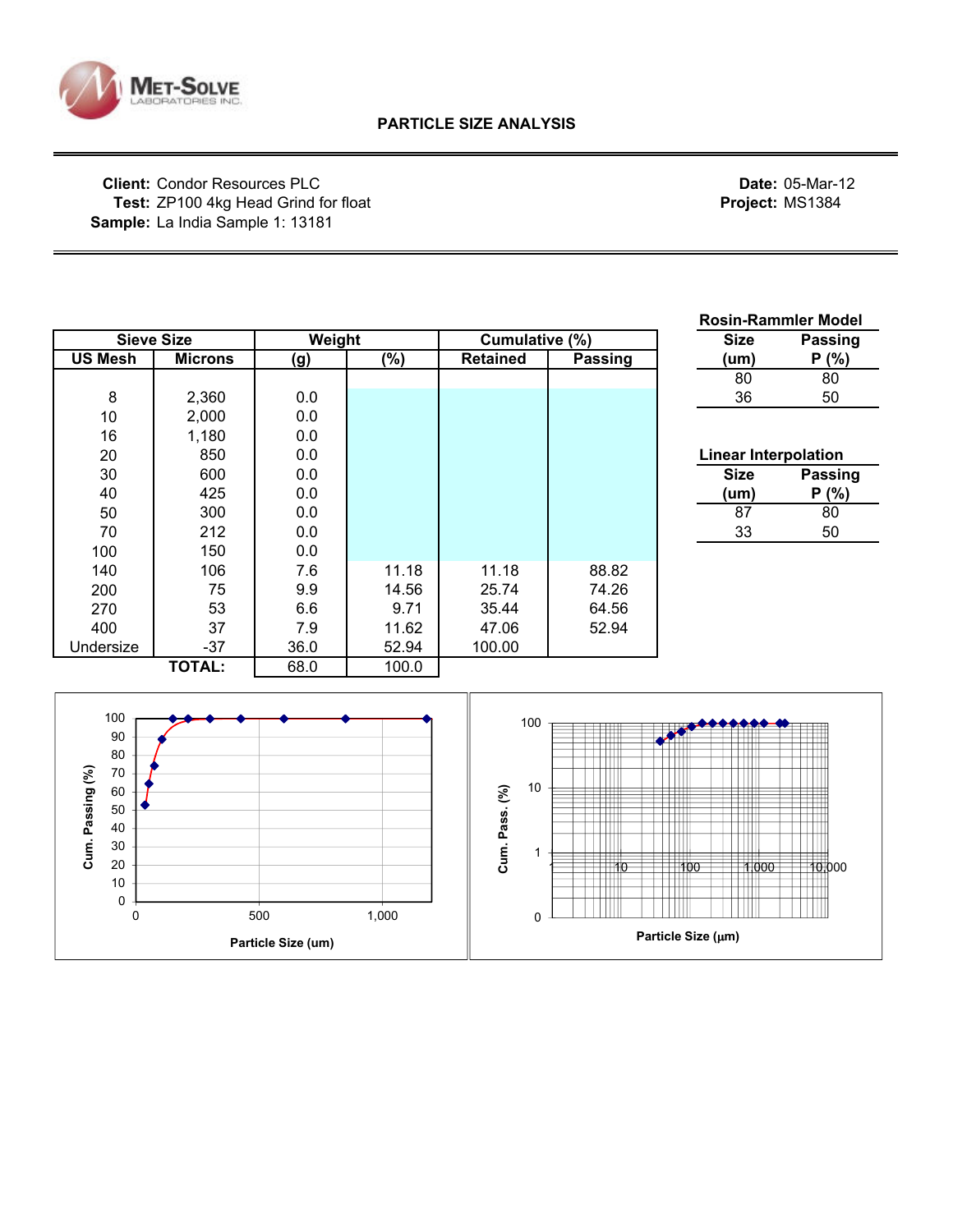![](_page_22_Picture_0.jpeg)

# **Appendix B**

# **La India: Sample 2: 13154**

- **1 Gravity + Cyanidation**
- **2 Gravity + Flotation**
- **3 Gravity Test**
- **4 Cyanidation on head**
- **5 Cyanidation on Gravity Tails**
- **6 Flotation on head**
- **7 Flotation on Gravity Tails**
- **8 Particle Size Analysis for Gravity Feed**
- **9 Particle Size Analysis for Head Cyanidation Feed**
- **10 Particle Size Analysis for Head Flotation Feed**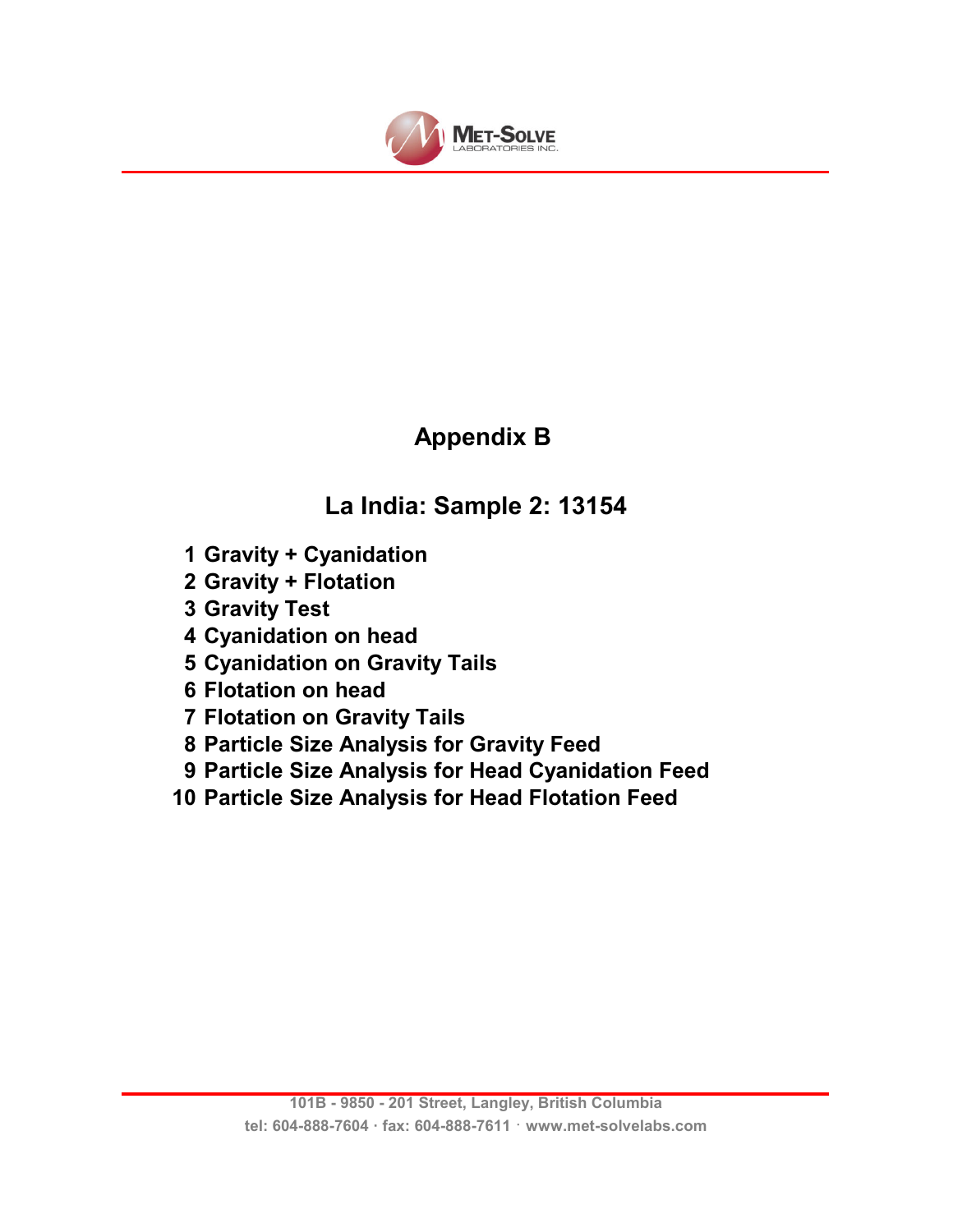![](_page_23_Picture_0.jpeg)

#### **CN Recovery of Falcon Products**

# **Client:** La India **Date:** 22-Mar-12

**Sample:** Sample 2:13154 16/02/2012

**Test:** ZP202 **Project:** MS1384

| <b>Gravity Products</b>      | Weight   |        | Assav | Distribution (%) |
|------------------------------|----------|--------|-------|------------------|
|                              | (g)      | '%)    | Au    | Au               |
| Total Concentrate            | 274.7    | 2.75   | 378   | 60.3             |
| $\ast$<br><b>Total Tails</b> | 9.725.3  | 97.25  | 7.0   | 39.7             |
| <b>Calculated Head</b>       | 10,000.0 | 100.00 | 17.2  | 100.0            |
| Assayed Head                 |          |        | 17.5  |                  |

\* Based on calculated head from the Gravity Tails flotation test

|                    | (ppm) | Au<br>Leach<br>(dist %) | Overall<br>(dist %) |
|--------------------|-------|-------------------------|---------------------|
| <b>Overall</b>     |       |                         |                     |
| <b>Gravity Con</b> | 377.7 |                         | 60.3                |
| <b>CN Solution</b> | 2.84  | 89.80                   | 35.7                |
| Total Rec.         |       |                         | 95.9                |
| <b>CN Residue</b>  | 0.96  | 10.20                   | 4.1                 |

![](_page_23_Figure_8.jpeg)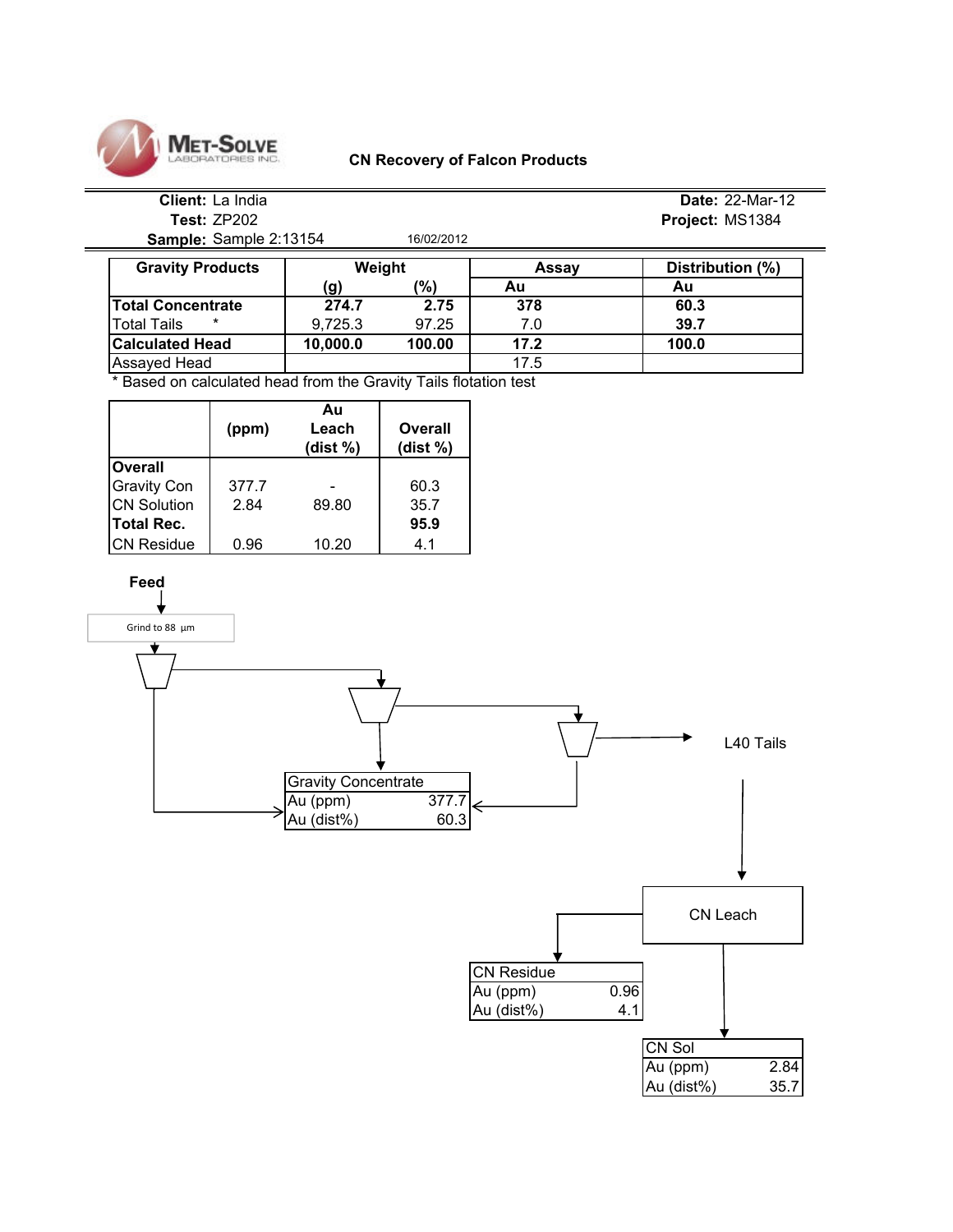![](_page_24_Picture_0.jpeg)

## **GRAVITY-FLOAT TEST REPORT**

**Sample:** Sample 2:13154 16/02/2012

**Client:** La India **Date:** 22-Mar-12 **Test:** ZP202 **Project:** MS1384

| <b>Products</b>              |         | Weight | Assay (g/t) | Distribution (%) |
|------------------------------|---------|--------|-------------|------------------|
|                              | (g)     | (%)    | Au          | Au               |
| Pan Concentrate 1            | 2.8     | 0.03   | 12,308      | 20.0             |
| lPan Tail 1                  | 88.0    | 0.88   | 535         | 27.3             |
| <b>L40 Concentrate 1</b>     | 90.8    | 0.91   | 898         | 47.4             |
| lPan Concentrate 2           | 2.9     | 0.03   | 766         | 1.3              |
| Pan Tail 2                   | 88.6    | 0.89   | 61          | 3.2              |
| <b>L40 Concentrate 2</b>     | 91.5    | 0.92   | 84          | 4.4              |
| lPan Concentrate 3           | 5.4     | 0.05   | 749         | 2.3              |
| l Pan Tail 3                 | 87.0    | 0.87   | 121.0       | 6.1              |
| <b>IL40 Concentrate 3</b>    | 92.4    | 0.92   | 157.7       | 8.5              |
| <b>Total L40 Concentrate</b> | 274.7   | 2.75   | 378         | 60.3             |
| <b>Float Con</b>             | 1,204.2 | 12.04  | 21.4        | 14.9             |
| <b>Total Recovery</b>        | 1,478.9 | 14.79  |             | 75.2             |
| <b>Float Tails</b>           | 8,521.1 | 85.21  | 5.0         | 24.8             |
| <b>Calculated Head</b>       | 10,000  | 100.00 | 17.2        | 100.0            |
| <b>Assayed Head</b>          |         |        | 17.5        |                  |

![](_page_24_Figure_7.jpeg)

![](_page_24_Figure_8.jpeg)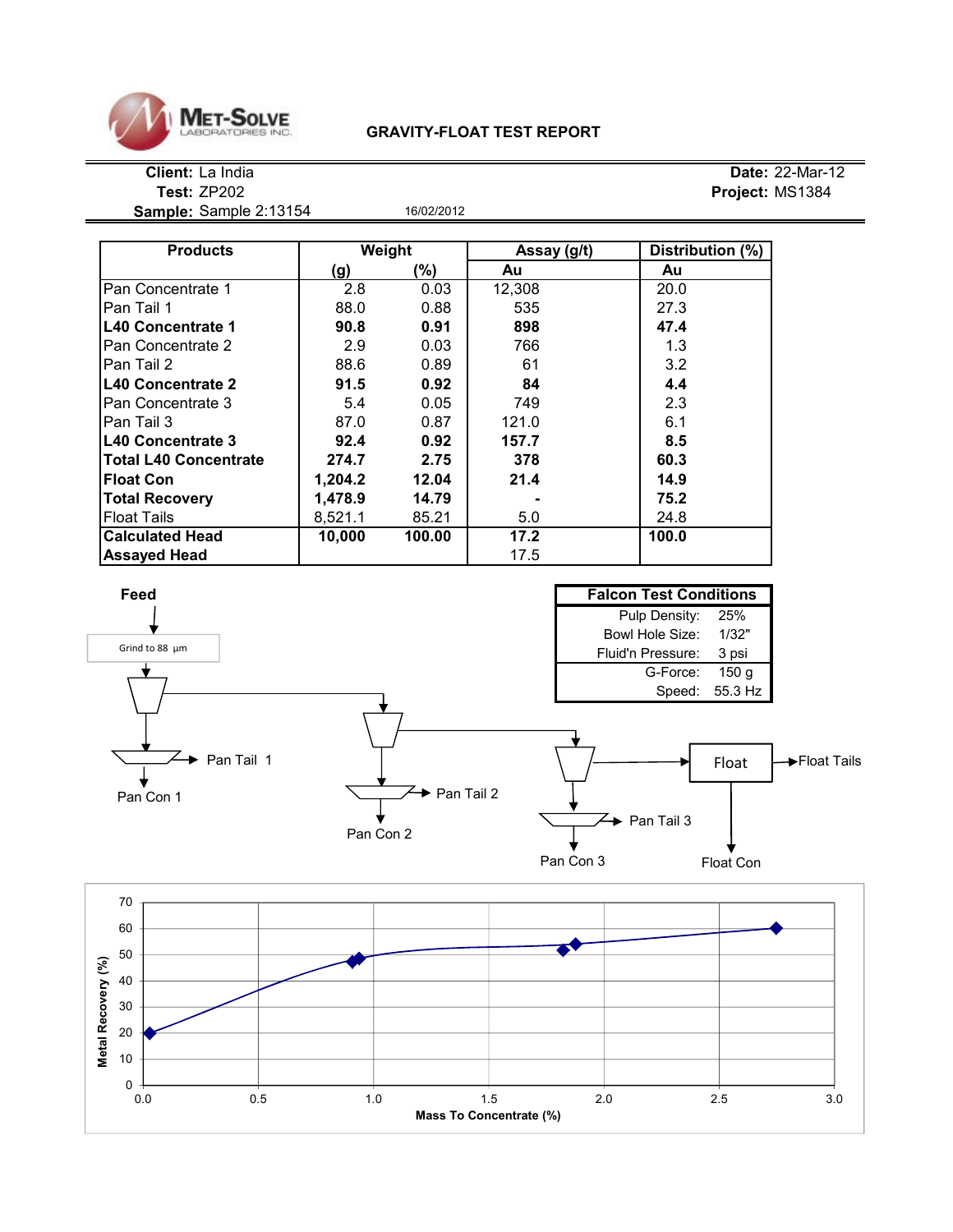![](_page_25_Picture_0.jpeg)

#### **GRAVITY CONCENTRATION TEST REPORT**

#### **Client:** La India **Date:** 22-Mar-12 **Test:** ZP202 **Project:** MS1384

**Sample:** Sample 2:13154

| <b>Products</b>              | Weight   |        | Assay (g/t) | Distribution (%) |
|------------------------------|----------|--------|-------------|------------------|
|                              | (g)      | (%)    | Au          | Au               |
| Pan Concentrate 1            | 2.8      | 0.03   | 12,308      | 20.0             |
| lPan Tail 1                  | 88.0     | 0.88   | 535         | 27.3             |
| L40 Concentrate 1            | 90.8     | 0.91   | 898         | 47.4             |
| Pan Concentrate 2            | 2.9      | 0.03   | 766         | 1.3              |
| Pan Tail 2                   | 88.6     | 0.89   | 61          | 3.2              |
| L40 Concentrate 2            | 91.5     | 0.92   | 84          | 4.4              |
| Pan Concentrate 3            | 5.4      | 0.05   | 749         | 2.3              |
| Pan Tail 3                   | 87.0     | 0.87   | 121         | 6.1              |
| L40 Concentrate 3            | 92.4     | 0.92   | 158         | 8.5              |
| <b>Total L40 Concentrate</b> | 274.7    | 2.75   | 378         | 60.3             |
| L <sub>40</sub> Tails        | 9,725.30 | 97.25  | 7.0         | 39.7             |
| <b>Calculated Head</b>       | 10,000.0 | 100.00 | 17.2        | 100.0            |
| <b>Assayed Head</b>          |          |        | 17.5        |                  |

\* Based on calculated head from the Gravity Tails flotation test

![](_page_25_Figure_6.jpeg)

![](_page_25_Figure_7.jpeg)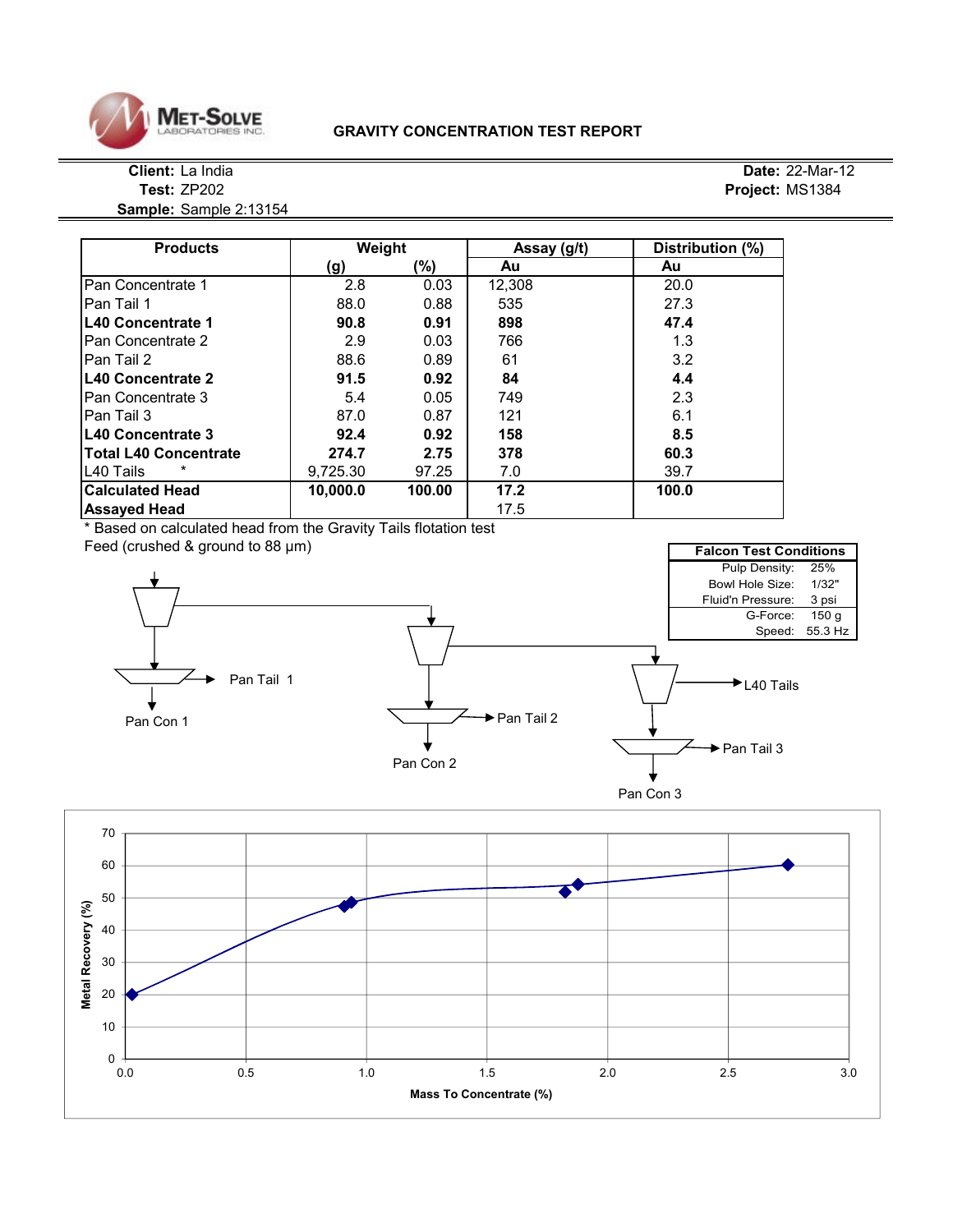![](_page_26_Picture_0.jpeg)

## **HEAD CYANIDATION TEST REPORT**

**Client:** Condor Resources PLC **Date:** 26-Mar-12 **Test:** ZP203 **Project:** MS1384 **Sample:** Sample 2: 13154 Head

| <b>Products / Time</b> | Sol. Wt. | Assay (ppm) | Distribution (%) |
|------------------------|----------|-------------|------------------|
|                        | (g)      | Au          | Au               |
| hour                   | 547.4    | 2.22        | 34.8             |
| 3 hours                | 530.4    | 4.81        | 74.2             |
| 6 hours                | 514.7    | 5.79        | 88.9             |
| 24 hours               | 492.8    | 5.97        | 91.4             |
| Residue                | 175.6    | 1.70        | 8.6              |
| <b>Calculated Head</b> | 181.1    | 19.27       | 100.0            |
| <b>Assayed Head</b>    |          | 17.50       |                  |

![](_page_26_Figure_5.jpeg)

| Time    | рH    | Lime (10%) |        | <b>NaCN</b> |           |               |
|---------|-------|------------|--------|-------------|-----------|---------------|
| (hours) |       | (g) added  | (kg/t) | [g/L]       | (g) added | (kg/t-solids) |
| 0       | 11.05 | 3.40       | 1.88   | 0.00        | 0.54      | 2.98          |
|         | 10.53 | 0.70       | 2.26   | 0.98        | 0.00      | 2.98          |
| 3       | 10.47 | 0.70       | 2.65   | 0.98        | 0.00      | 2.98          |
| 6       | 10.45 | 1.50       | 3.48   | 0.78        | 0.12      | 3.64          |
| 24      | 10.76 | 0.00       | 3.48   | 0.88        | 0.00      | 3.64          |

## **Test Conditions**

| Initial Solids:    | 181.1 g  | Final Solids:   | 175.6 g          |
|--------------------|----------|-----------------|------------------|
| Iniitial Solution: | 543.5 g  | % wt loss :     | 3.04%            |
| Solids:            | $25\%$   | CN Consumption: | 0.97 kg/t solids |
| Initial NaCN:      | 1.0 g/L  |                 |                  |
| Target pH:         | 10.5     | PbNO3 Addition: | $0.000$ g total  |
| Test Duration:     | 24 hours |                 |                  |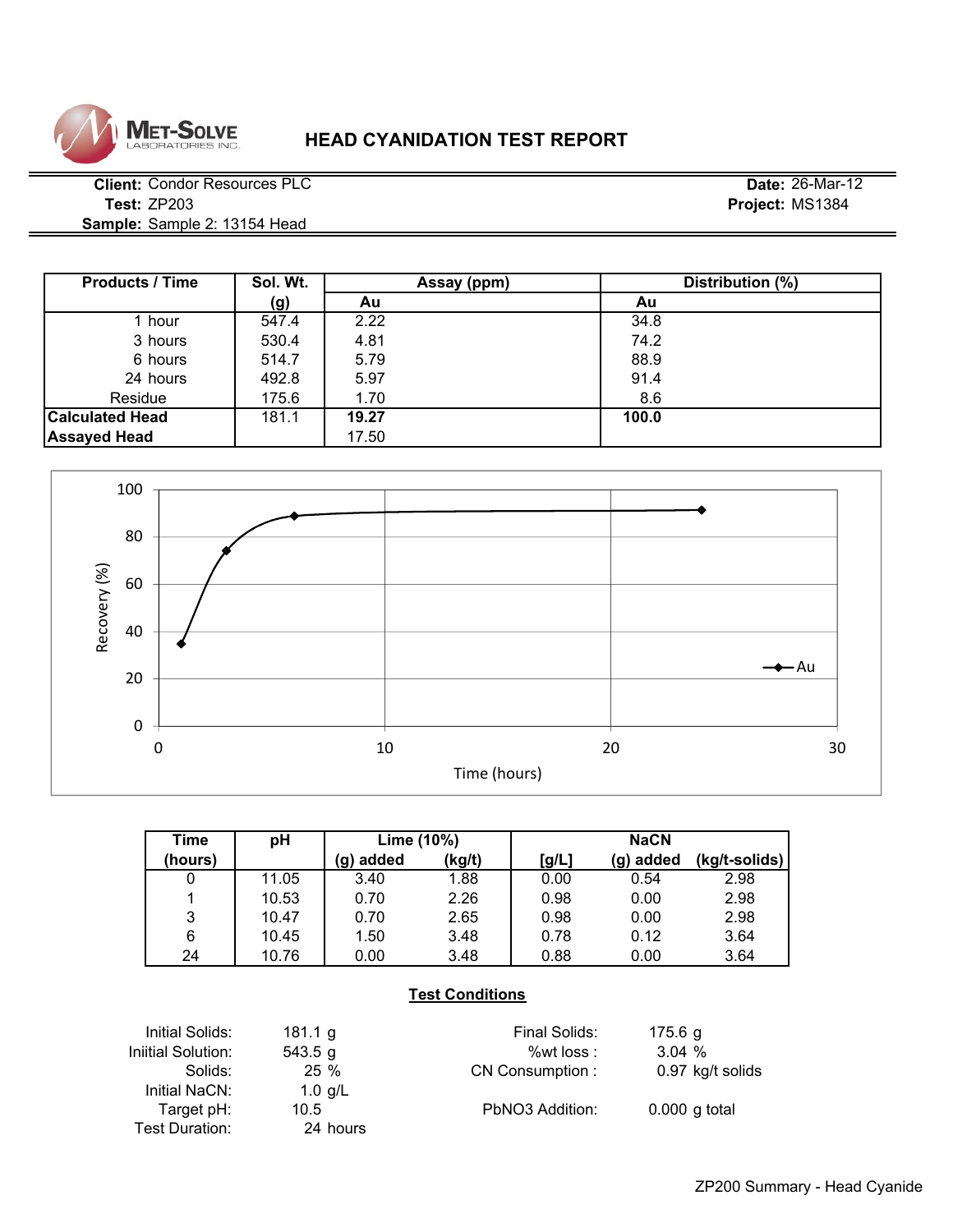![](_page_27_Picture_0.jpeg)

## **TAILS CYANIDATION TEST REPORT**

**Client:** Condor Resources PLC **Date:** 16-Apr-12 **Test:** ZP204 **Project:** MS1384 **Sample:** Sample 2: 13154 Gravity Tails

**Sol. Wt. (g) Au Au** 1 hour | 742.6 | 1.07 | 35.2 3 hours | 717.6 | 1.89 | 61.2 6 hours | 695.2 | 2.16 | 69.5 24 hours 674.0 2.84 89.8 #DIV/0! #DIV/0! 239.9 **0.96 10.2 10.2 10.2 Calculated Head**  $\begin{array}{|c|c|c|c|c|} \hline \end{array}$  246.1 **9.19 100.0 Assayed Head 1 12.40** Products / Time | Sol. Wt. | Assay (ppm) | Distribution (%) Residue

![](_page_27_Figure_5.jpeg)

| Time    | рH    | Lime (10%)  |        | <b>NaCN</b> |           |               |
|---------|-------|-------------|--------|-------------|-----------|---------------|
| (hours) |       | added<br>g) | (kg/t) | [g/L]       | (g) added | (kg/t-solids) |
| 0       | 10.96 | 3.60        | 1.46   | 0.00        | 0.74      | 3.01          |
|         | 10.75 | 0.00        | 1.46   | 0.98        | 0.00      | 3.01          |
| 3       | 10.50 | 0.60        | 1.71   | 0.68        | 0.23      | 3.94          |
| 6       | 10.38 | 0.50        | 1.91   | 0.78        | 0.15      | 4.55          |
| 24      | 9.50  | 1.60        | 2.56   | 0.98        | 0.00      | 4.55          |

## **Test Conditions**

| Initial Solids:    | 246.1 g   | Final Solids:   | 239.9 g          |
|--------------------|-----------|-----------------|------------------|
| Iniitial Solution: | 738.3 g   | %wt loss :      | 2.52%            |
| Solids:            | $25\%$    | CN Consumption: | 1.64 kg/t solids |
| Initial NaCN:      | 1.0 $g/L$ |                 |                  |
| Target pH:         | 10.5      | PbNO3 Addition: | $0.000$ g total  |
| Test Duration:     | 24 hours  |                 |                  |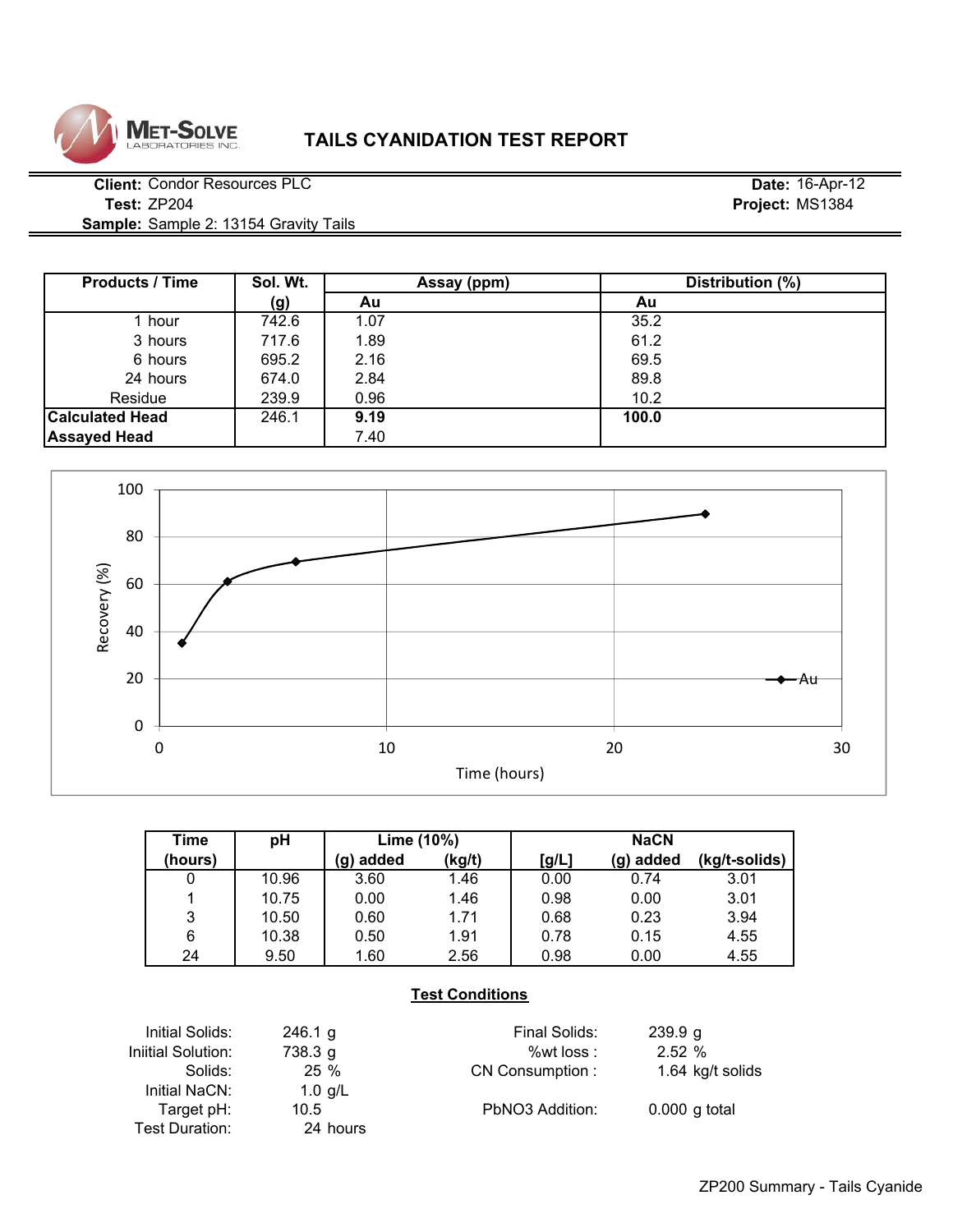![](_page_28_Picture_0.jpeg)

**Client:** La India Gold<br>**Test:** ZP205 **Sample:** Sample 2:13154 **Date: 05-Apr-12<br><b>Project:** MS1384

| <b>Pulp Density</b>    | 31.1%      |       | <b>Float Cell</b> |             | 9 litres | <b>Speed</b> | 1,400 RPM        |       |  |
|------------------------|------------|-------|-------------------|-------------|----------|--------------|------------------|-------|--|
| <b>Products</b>        | Weight     |       |                   | Assay (g/t) |          |              | Distribution (%) |       |  |
|                        | <u>(g)</u> | (%)   | Au                | Ag          | S(% )    | Au           | Ag               | S(% ) |  |
| Conc. 1                | 135.4      | 3.9   | 208.0             | 115.0       | 0.013    | 54.3         | 30.7             | 8.7   |  |
| Conc. 2                | 103.9      | 3.0   | 64.2              | 42.5        | 0.012    | 12.9         | 8.7              | 6.2   |  |
| Conc. 3                | 142.3      | 4.1   | 26.3              | 23.8        | 0.008    | 7.2          | 6.7              | 5.6   |  |
| Total Con.             | 381.6      | 10.9  | 101.1             | 61.3        | 0.011    | 74.4         | 46.1             | 20.5  |  |
| Scavenger              | 125.7      | 3.6   | 10.5              | 17.0        | 0.009    | 2.5          | 4.2              | 5.6   |  |
| Total Con & Scav       | 507.3      | 14.5  | 78.6              | 50.3        | 0.010    | 76.9         | 50.3             | 26.1  |  |
| Tails                  | 2,986.1    | 85.5  | 4.0               | 8.5         | 0.005    | 23.1         | 49.7             | 73.9  |  |
| <b>Calculated Head</b> | 3,493.4    | 100.0 | 14.8              | 14.5        | 0.006    | 100.0        | 100.0            | 100.0 |  |
| <b>Assayed Head</b>    |            |       | 17.5              | 16.9        | 0.005    |              |                  |       |  |

![](_page_28_Figure_5.jpeg)

|              | Time           |            |              | Reagents added, grams per tonne |             | Time (minutes) |                |              |     |
|--------------|----------------|------------|--------------|---------------------------------|-------------|----------------|----------------|--------------|-----|
| Stage        | (min)          | <b>PAX</b> | <b>PAX</b>   | A208                            | <b>MIBC</b> | <b>TF250</b>   | Cond.          | Float        | pH  |
| Initial      | $\mathbf{0}$   |            |              |                                 |             |                |                |              | 7.5 |
| Re-pulp      | $\mathbf{0}$   |            |              |                                 |             |                |                |              |     |
| Conditoner   | $\overline{4}$ | 12         |              |                                 |             |                | 4              |              | 7.7 |
| Stage 1      | 11             |            |              |                                 | 17          | 12             |                | $\mathbf{r}$ | 7.8 |
| Conditoner   | 13             | 23         |              |                                 |             |                | $\overline{2}$ |              | 7.7 |
| Stage 2      | 19             |            |              |                                 |             | 6              |                | 6            | 7.8 |
| Conditoner   | 21             |            |              | 23                              |             |                | $\overline{2}$ |              |     |
| Stage 3      | 26             |            |              |                                 |             | 6              |                |              | 7.8 |
| Conditoner   | 28             |            |              | 34                              |             |                | $\overline{2}$ |              | 7.8 |
| Stage 4      | 33             |            |              |                                 |             | 6              |                |              | 7.8 |
| <b>Total</b> | 33             | 35         | $\mathbf{0}$ | 57                              | 17          | 31             | 10             | 23           |     |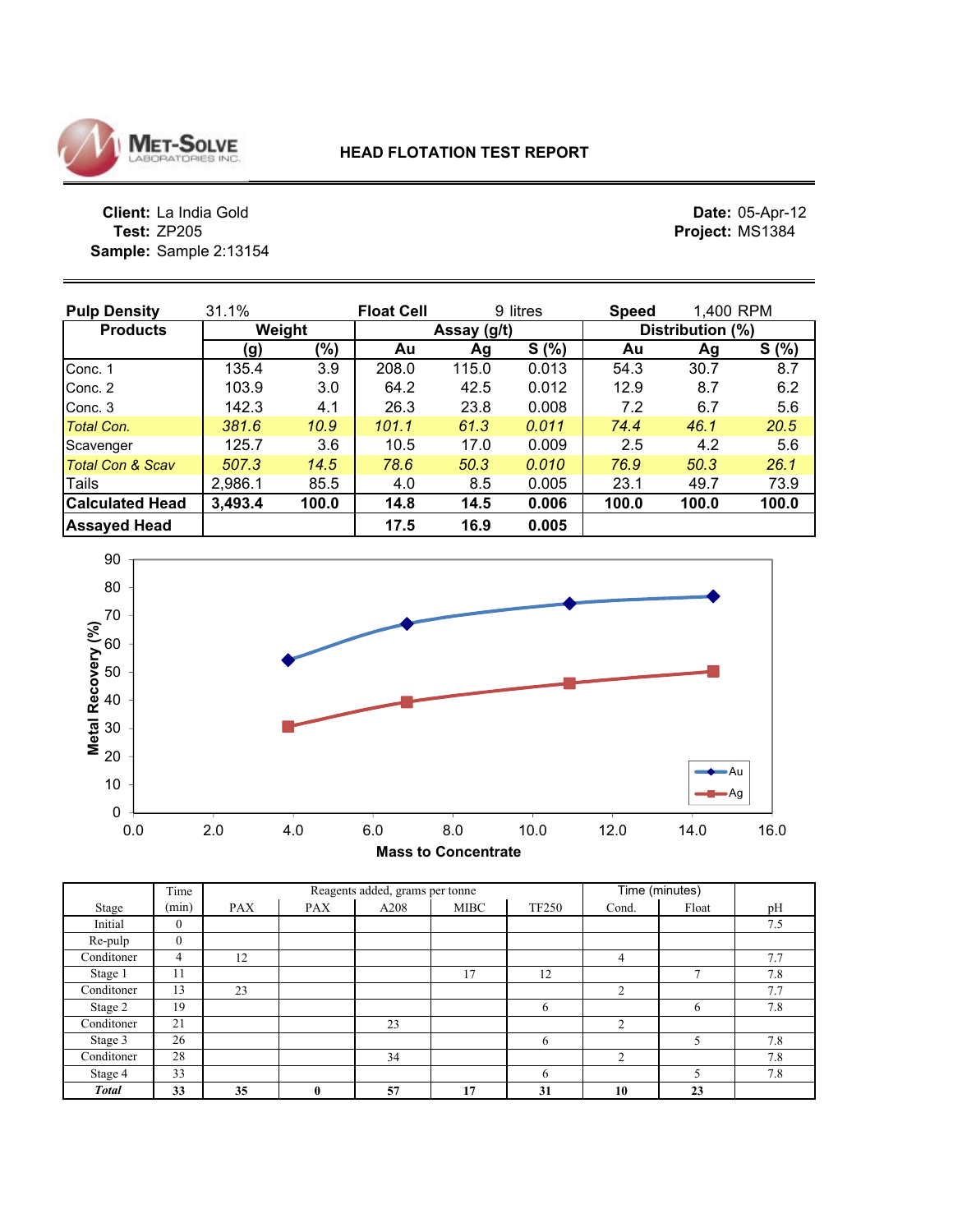![](_page_29_Picture_0.jpeg)

**Client: Condor Resources The South Section 1 Section 2 and Section 2 and Section 2 and Section 2 and Section 2 and Section 2 and Section 2<br>
<b>Project:** MS1384<br> **Project:** MS1384 **Sample:** Sample 2:13154 Gravity Tails

| <b>Pulp Density</b>         | 30.5%   |        | <b>Float Cell</b> |             | 9 litres | <b>Speed</b> | 1,400 RPM        |       |  |  |  |  |
|-----------------------------|---------|--------|-------------------|-------------|----------|--------------|------------------|-------|--|--|--|--|
| <b>Products</b>             |         | Weight |                   | Assay (g/t) |          |              | Distribution (%) |       |  |  |  |  |
|                             | (g)     | (%)    | Au                | Ag          | S(% )    | Au           | Ag               | S(% ) |  |  |  |  |
| Conc. 1                     | 56.0    | 1.64   | 52.60             | 46.50       | 0.02     | 12.3         | 6.7              | 5.7   |  |  |  |  |
| Conc. 2                     | 105.4   | 3.09   | 28.70             | 29.50       | 0.01     | 12.6         | 8.0              | 5.6   |  |  |  |  |
| Conc. 3                     | 91.7    | 2.68   | 19.80             | 26.20       | 0.01     | 7.6          | 6.2              | 3.4   |  |  |  |  |
| <b>Total Con.</b>           | 253.1   | 7.41   | 30.76             | 32.07       | 0.01     | 32.4         | 21.0             | 14.7  |  |  |  |  |
| Scavenger                   | 169.9   | 4.97   | 7.34              | 16.30       | 0.01     | 5.2          | 7.2              | 5.4   |  |  |  |  |
| <b>Total Con &amp; Scav</b> | 423.0   | 12.4   | 21.36             | 25.73       | 0.01     | 37.6         | 28.1             | 20.2  |  |  |  |  |
| Tails                       | 2,993.2 | 87.62  | 5.01              | 9.30        | 0.01     | 62.4         | 71.9             | 79.8  |  |  |  |  |
| <b>Calculated Head</b>      | 3,416.2 | 100.0  | 7.03              | 11.33       | 0.01     | 100.0        | 100.0            | 100.0 |  |  |  |  |
| <b>Assayed Head</b>         |         |        | 7.40              | 10.55       | 0.01     |              |                  |       |  |  |  |  |

![](_page_29_Figure_5.jpeg)

|                  | Time           |            |              | Reagents added, grams per tonne |             |              |       | Time (minutes) |     |
|------------------|----------------|------------|--------------|---------------------------------|-------------|--------------|-------|----------------|-----|
| Stage            | (min)          | <b>PAX</b> | <b>PAX</b>   |                                 | <b>MIBC</b> | <b>TF250</b> | Cond. | Float          | pH  |
| Initial          | $\mathbf{0}$   |            |              |                                 |             |              |       |                | 7.5 |
| Re-pulp          | $\mathbf{0}$   |            |              |                                 |             |              |       |                |     |
| Conditoner       | $\overline{7}$ | 25         |              |                                 |             |              | 7.0   |                | 7.4 |
| Stage 1          | 11             |            |              |                                 | 11          | 25           |       | 4.0            | 7.4 |
| Conditoner       | 13             | 24         |              |                                 |             |              | 2.0   |                | 7.4 |
| Con 1            | 17             |            |              |                                 |             | 6            |       | 4.0            | 7.5 |
| Conditoner       | 19             |            |              |                                 |             |              | 2.0   |                | 7.5 |
| Stage 3          | 23             |            |              |                                 |             | 6            |       | 4.0            |     |
| Conditoner       | 25             |            |              |                                 |             |              | 2.0   |                | 7.4 |
| Con 2            | 30             |            |              |                                 |             | $\mathbf{0}$ |       | 5.0            | 7.4 |
| Con <sub>3</sub> | 30             |            |              |                                 |             |              |       |                |     |
| <b>Total</b>     | 30             | 48         | $\mathbf{0}$ |                                 | 11          | 38           | 13.0  | 17.0           |     |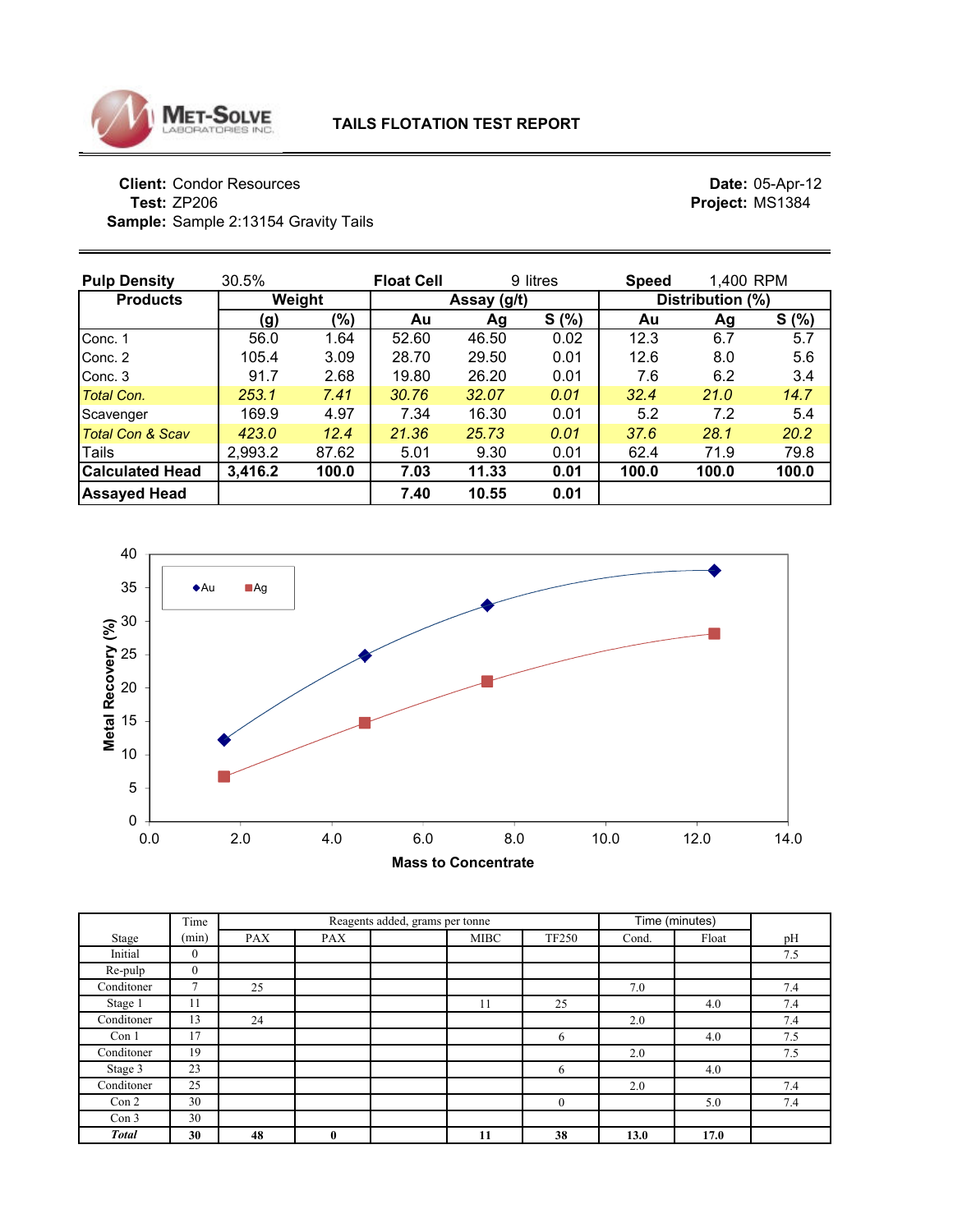![](_page_30_Picture_0.jpeg)

 

0 500 1,000

**Particle Size (um)**

## **Client:** Condor Resources PLC **Date:** 22-Mar-12 **Test:** ZP202 GRG Feed Grind to Target **Project:** MS1384 **Sample:** La India Sample 2: 13154

|                                                                   |                   |         |       |                             |                |              | <b>Rosin-Rammler Model</b>  |
|-------------------------------------------------------------------|-------------------|---------|-------|-----------------------------|----------------|--------------|-----------------------------|
|                                                                   | <b>Sieve Size</b> | Weight  |       | Cumulative (%)              |                | <b>Size</b>  | <b>Passing</b>              |
| <b>US Mesh</b>                                                    | <b>Microns</b>    | (g)     | (%)   | <b>Retained</b>             | <b>Passing</b> | (um)         | P(% )                       |
|                                                                   |                   |         |       |                             |                | 88           | 80                          |
| 8                                                                 | 2,360             | 0.0     |       |                             |                | 23           | 50                          |
| 10                                                                | 2,000             | 0.0     |       |                             |                |              |                             |
| 16                                                                | 1,180             | 0.0     |       |                             |                |              |                             |
| 20                                                                | 850               | 0.0     |       |                             |                |              | <b>Linear Interpolation</b> |
| 30                                                                | 600               | $0.0\,$ |       |                             |                | <b>Size</b>  | <b>Passing</b>              |
| 40                                                                | 425               | 0.0     |       |                             |                | (num)        | P(% )                       |
| 50                                                                | 300               | 1.4     | 1.07  | 1.07                        | 98.93          | 98           | 80                          |
| 70                                                                | 212               | 4.9     | 3.76  | 4.83                        | 95.17          | 22           | 50                          |
| 100                                                               | 150               | 8.4     | 6.44  | 11.27                       | 88.73          |              |                             |
| 140                                                               | 106               | 9.1     | 6.98  | 18.25                       | 81.75          |              |                             |
| 200                                                               | 75                | 9.0     | 6.90  | 25.15                       | 74.85          |              |                             |
| 270                                                               | 53                | 7.1     | 5.44  | 30.60                       | 69.40          |              |                             |
| 400                                                               | 37                | 9.2     | 7.06  | 37.65                       | 62.35          |              |                             |
| Undersize                                                         | $-37$             | 81.3    | 62.35 | 100.00                      |                |              |                             |
|                                                                   | <b>TOTAL:</b>     | 130.4   | 100.0 |                             |                |              |                             |
| 100<br>90<br>80<br>Cum. Passing (%)<br>70<br>60<br>50<br>40<br>30 |                   |         |       | 100<br>10<br>Cum. Pass. (%) |                |              |                             |
| 20                                                                |                   |         |       |                             | ₩0             | 100<br>1,000 | 10,000                      |

**Particle Size (**µ**m)**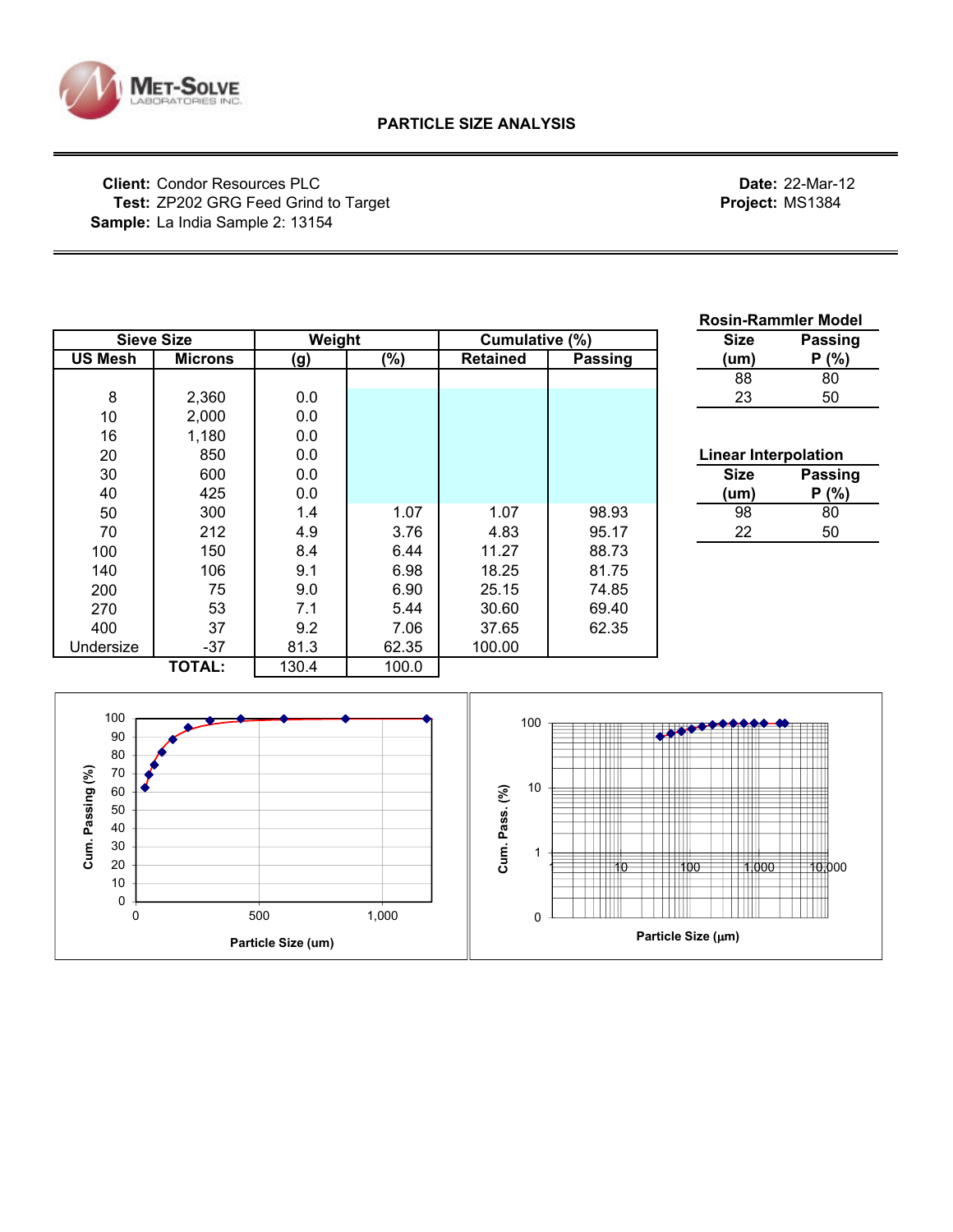![](_page_31_Picture_0.jpeg)

**Client:** Condor Resources PLC **Date:** 22-Mar-12 **Test:** ZP201 Cyanide Feed PSA **Project:** MS1384 **Sample:** La India Sample 2: 13154

|                |                   |            |        |                 |         |                             | <b>Rosin-Rammler Model</b> |
|----------------|-------------------|------------|--------|-----------------|---------|-----------------------------|----------------------------|
|                | <b>Sieve Size</b> | Weight     |        | Cumulative (%)  |         | <b>Size</b>                 | <b>Passing</b>             |
| <b>US Mesh</b> | <b>Microns</b>    | <u>(g)</u> | $(\%)$ | <b>Retained</b> | Passing | (um)                        | P(% )                      |
|                |                   |            |        |                 |         | 167                         | 80                         |
| 8              | 2,360             | 0.0        |        |                 |         | 29                          | 50                         |
| 10             | 2,000             | 0.0        |        |                 |         |                             |                            |
| 16             | 1,180             | 0.0        |        |                 |         |                             |                            |
| 20             | 850               | 3.4        | 2.24   | 2.24            | 97.76   | <b>Linear Interpolation</b> |                            |
| 30             | 600               | 3.5        | 2.31   | 4.55            | 95.45   | <b>Size</b>                 | <b>Passing</b>             |
| 40             | 425               | 4.9        | 3.23   | 7.78            | 92.22   | (um)                        | P(% )                      |
| 50             | 300               | 7.0        | 4.62   | 12.40           | 87.60   | 180                         | 80                         |
| 70             | 212               | 7.5        | 4.95   | 17.35           | 82.65   | 31                          | 50                         |
| 100            | 150               | 7.9        | 5.21   | 22.56           | 77.44   |                             |                            |
| 140            | 106               | 7.7        | 5.08   | 27.64           | 72.36   |                             |                            |
| 200            | 75                | 8.1        | 5.34   | 32.98           | 67.02   |                             |                            |
| 270            | 53                | 8.5        | 5.61   | 38.59           | 61.41   |                             |                            |
| 400            | 37                | 10.7       | 7.06   | 45.65           | 54.35   |                             |                            |
| Undersize      | $-37$             | 82.4       | 54.35  | 100.00          |         |                             |                            |
|                | <b>TOTAL:</b>     | 151.6      | 100.0  |                 |         |                             |                            |
|                |                   |            |        |                 |         |                             |                            |

![](_page_31_Figure_5.jpeg)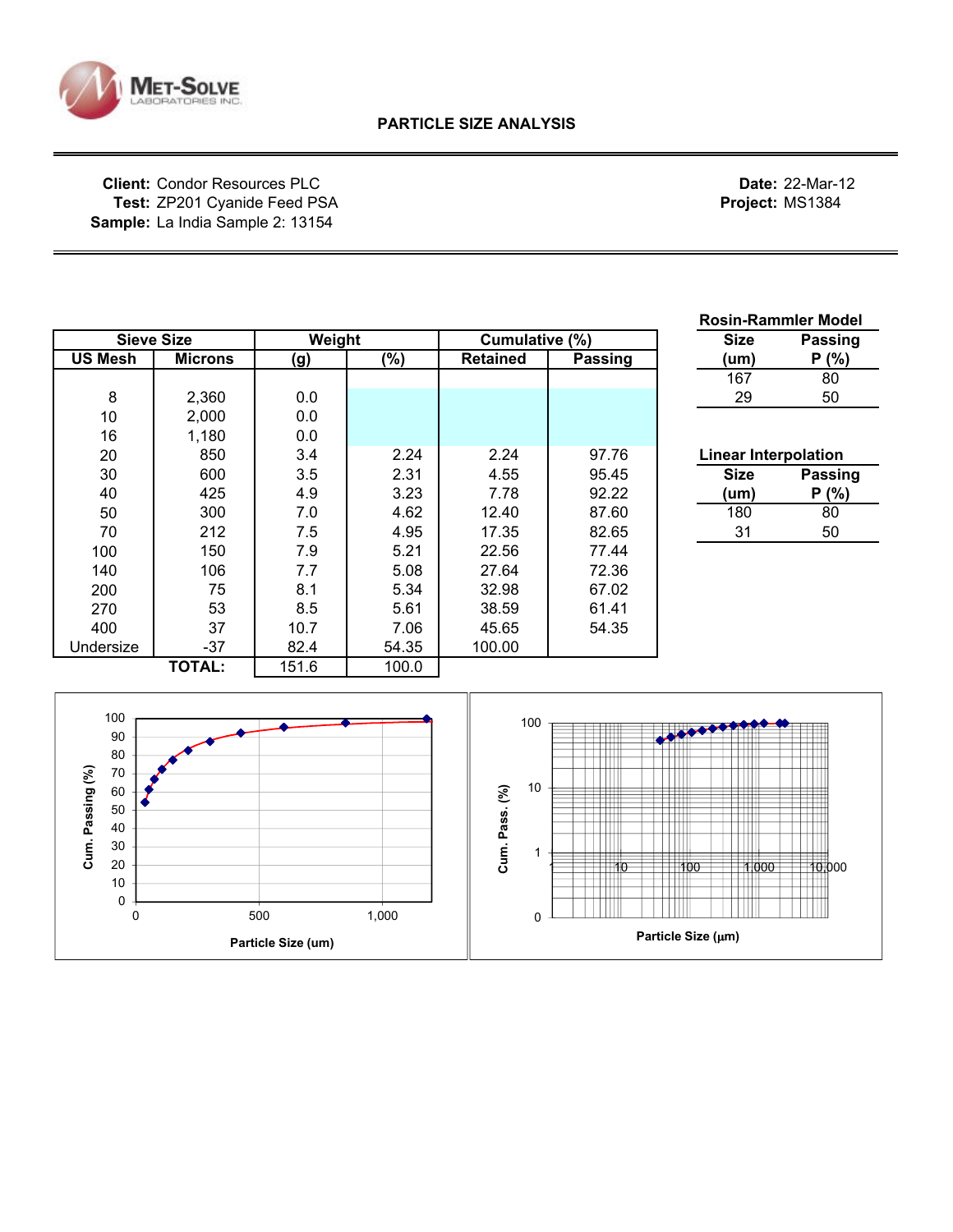![](_page_32_Picture_0.jpeg)

**Client:** La India **Date:** 23-Mar-12 **Test:** ZP200 **Project:** MS1384 Sample: head for float ~ 4 kg

| <b>Sieve Size</b><br>Weight<br>Cumulative (%)<br><b>Size</b><br><b>Passing</b><br><b>US Mesh</b><br>$\sqrt{(26)}$<br><b>Passing</b><br><b>Microns</b><br>(g)<br><b>Retained</b><br>P(% )<br>(num)<br>69<br>80<br>23<br>50<br>8<br>2,360<br>0.0<br>10<br>2,000<br>0.0<br>1,180<br>0.0<br>16<br>850<br>0.0<br>20<br><b>Linear Interpolation</b><br>0.0<br><b>Passing</b><br>30<br>600<br><b>Size</b><br>0.0<br>40<br>425<br>P(% )<br>(num)<br>300<br>0.0<br>50<br>$\overline{80}$<br>74<br>212<br>0.8<br>0.84<br>0.84<br>99.16<br>50<br>70<br>21<br>150<br>3.3<br>3.47<br>95.68<br>4.32<br>100<br>6.74<br>11.05<br>88.95<br>140<br>106<br>6.4<br>80.42<br>75<br>8.1<br>8.53<br>19.58<br>200<br>72.32<br>53<br>8.11<br>7.7<br>27.68<br>270<br>37<br>7.8<br>8.21<br>64.11<br>400<br>35.89<br>$-37$<br>60.9<br>64.11<br>100.00<br>Undersize<br><b>TOTAL:</b><br>95.0<br>100.0<br>100<br>100<br>90<br>80<br>- 111<br>Cum. Passing (%)<br>70<br>10<br>Cum. Pass. (%)<br>60<br>50<br>$\overline{\phantom{a}}$<br>40<br>30<br>1<br>$+ + +$<br>.<br>20<br>10,000<br>100<br>†† 10<br>1,000<br>$10$<br>$\frac{1}{2}$<br>$\mathbf{H}$<br>0<br>1,000<br>500<br>$\pmb{0}$<br>$\mathbf 0$<br>Particle Size (µm)<br>Particle Size (um) |  |  |  | <b>Rosin-Rammler Model</b> |  |
|-----------------------------------------------------------------------------------------------------------------------------------------------------------------------------------------------------------------------------------------------------------------------------------------------------------------------------------------------------------------------------------------------------------------------------------------------------------------------------------------------------------------------------------------------------------------------------------------------------------------------------------------------------------------------------------------------------------------------------------------------------------------------------------------------------------------------------------------------------------------------------------------------------------------------------------------------------------------------------------------------------------------------------------------------------------------------------------------------------------------------------------------------------------------------------------------------------------------------|--|--|--|----------------------------|--|
|                                                                                                                                                                                                                                                                                                                                                                                                                                                                                                                                                                                                                                                                                                                                                                                                                                                                                                                                                                                                                                                                                                                                                                                                                       |  |  |  |                            |  |
|                                                                                                                                                                                                                                                                                                                                                                                                                                                                                                                                                                                                                                                                                                                                                                                                                                                                                                                                                                                                                                                                                                                                                                                                                       |  |  |  |                            |  |
|                                                                                                                                                                                                                                                                                                                                                                                                                                                                                                                                                                                                                                                                                                                                                                                                                                                                                                                                                                                                                                                                                                                                                                                                                       |  |  |  |                            |  |
|                                                                                                                                                                                                                                                                                                                                                                                                                                                                                                                                                                                                                                                                                                                                                                                                                                                                                                                                                                                                                                                                                                                                                                                                                       |  |  |  |                            |  |
|                                                                                                                                                                                                                                                                                                                                                                                                                                                                                                                                                                                                                                                                                                                                                                                                                                                                                                                                                                                                                                                                                                                                                                                                                       |  |  |  |                            |  |
|                                                                                                                                                                                                                                                                                                                                                                                                                                                                                                                                                                                                                                                                                                                                                                                                                                                                                                                                                                                                                                                                                                                                                                                                                       |  |  |  |                            |  |
|                                                                                                                                                                                                                                                                                                                                                                                                                                                                                                                                                                                                                                                                                                                                                                                                                                                                                                                                                                                                                                                                                                                                                                                                                       |  |  |  |                            |  |
|                                                                                                                                                                                                                                                                                                                                                                                                                                                                                                                                                                                                                                                                                                                                                                                                                                                                                                                                                                                                                                                                                                                                                                                                                       |  |  |  |                            |  |
|                                                                                                                                                                                                                                                                                                                                                                                                                                                                                                                                                                                                                                                                                                                                                                                                                                                                                                                                                                                                                                                                                                                                                                                                                       |  |  |  |                            |  |
|                                                                                                                                                                                                                                                                                                                                                                                                                                                                                                                                                                                                                                                                                                                                                                                                                                                                                                                                                                                                                                                                                                                                                                                                                       |  |  |  |                            |  |
|                                                                                                                                                                                                                                                                                                                                                                                                                                                                                                                                                                                                                                                                                                                                                                                                                                                                                                                                                                                                                                                                                                                                                                                                                       |  |  |  |                            |  |
|                                                                                                                                                                                                                                                                                                                                                                                                                                                                                                                                                                                                                                                                                                                                                                                                                                                                                                                                                                                                                                                                                                                                                                                                                       |  |  |  |                            |  |
|                                                                                                                                                                                                                                                                                                                                                                                                                                                                                                                                                                                                                                                                                                                                                                                                                                                                                                                                                                                                                                                                                                                                                                                                                       |  |  |  |                            |  |
|                                                                                                                                                                                                                                                                                                                                                                                                                                                                                                                                                                                                                                                                                                                                                                                                                                                                                                                                                                                                                                                                                                                                                                                                                       |  |  |  |                            |  |
|                                                                                                                                                                                                                                                                                                                                                                                                                                                                                                                                                                                                                                                                                                                                                                                                                                                                                                                                                                                                                                                                                                                                                                                                                       |  |  |  |                            |  |
|                                                                                                                                                                                                                                                                                                                                                                                                                                                                                                                                                                                                                                                                                                                                                                                                                                                                                                                                                                                                                                                                                                                                                                                                                       |  |  |  |                            |  |
|                                                                                                                                                                                                                                                                                                                                                                                                                                                                                                                                                                                                                                                                                                                                                                                                                                                                                                                                                                                                                                                                                                                                                                                                                       |  |  |  |                            |  |
|                                                                                                                                                                                                                                                                                                                                                                                                                                                                                                                                                                                                                                                                                                                                                                                                                                                                                                                                                                                                                                                                                                                                                                                                                       |  |  |  |                            |  |
|                                                                                                                                                                                                                                                                                                                                                                                                                                                                                                                                                                                                                                                                                                                                                                                                                                                                                                                                                                                                                                                                                                                                                                                                                       |  |  |  |                            |  |
|                                                                                                                                                                                                                                                                                                                                                                                                                                                                                                                                                                                                                                                                                                                                                                                                                                                                                                                                                                                                                                                                                                                                                                                                                       |  |  |  |                            |  |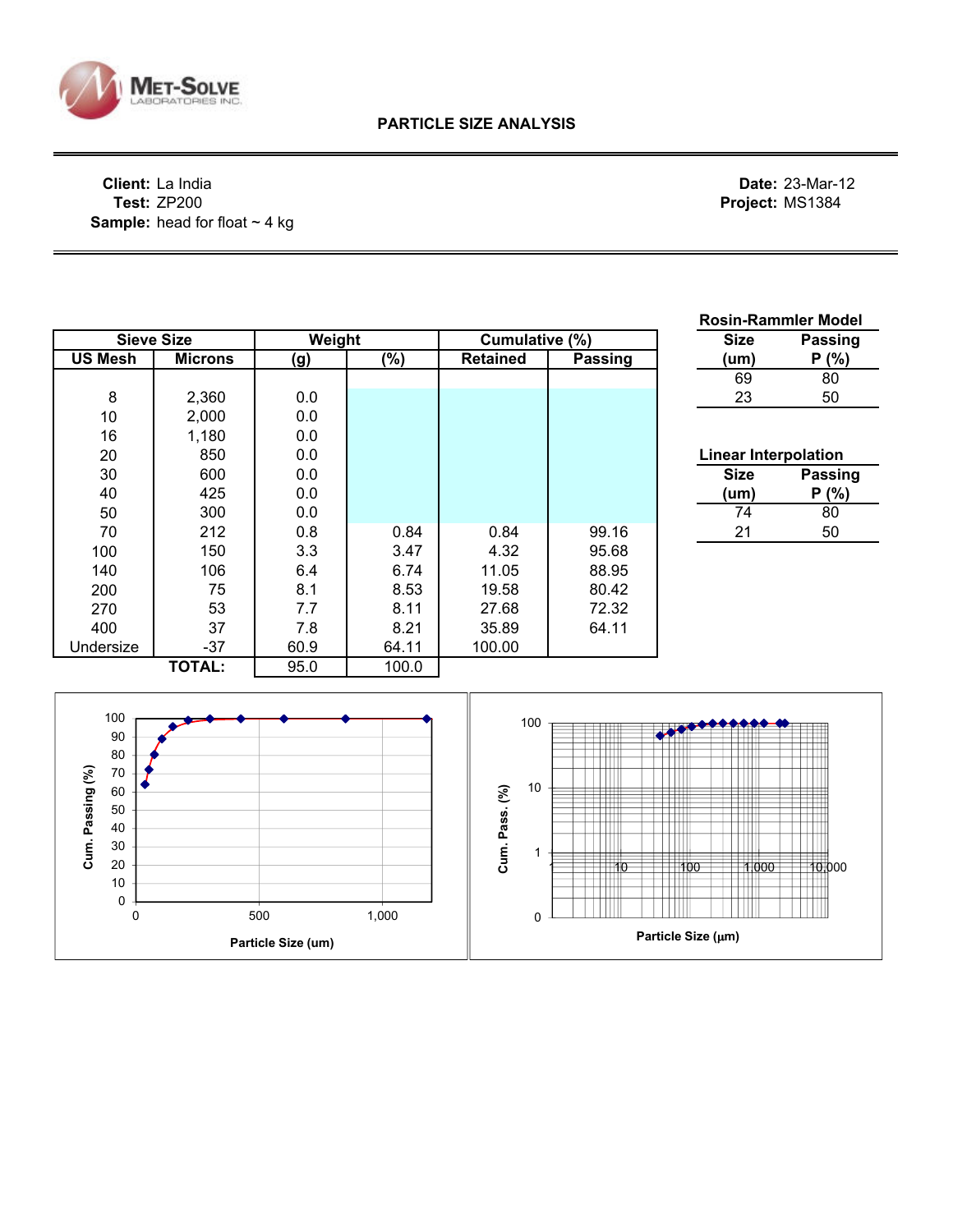![](_page_33_Picture_0.jpeg)

# **Appendix C**

**Assay Summary**

**101B - 9850 - 201 Street, Langley, British Columbia tel: 604-888-7604 fax: 604-888-7611** · **www.met-solvelabs.com**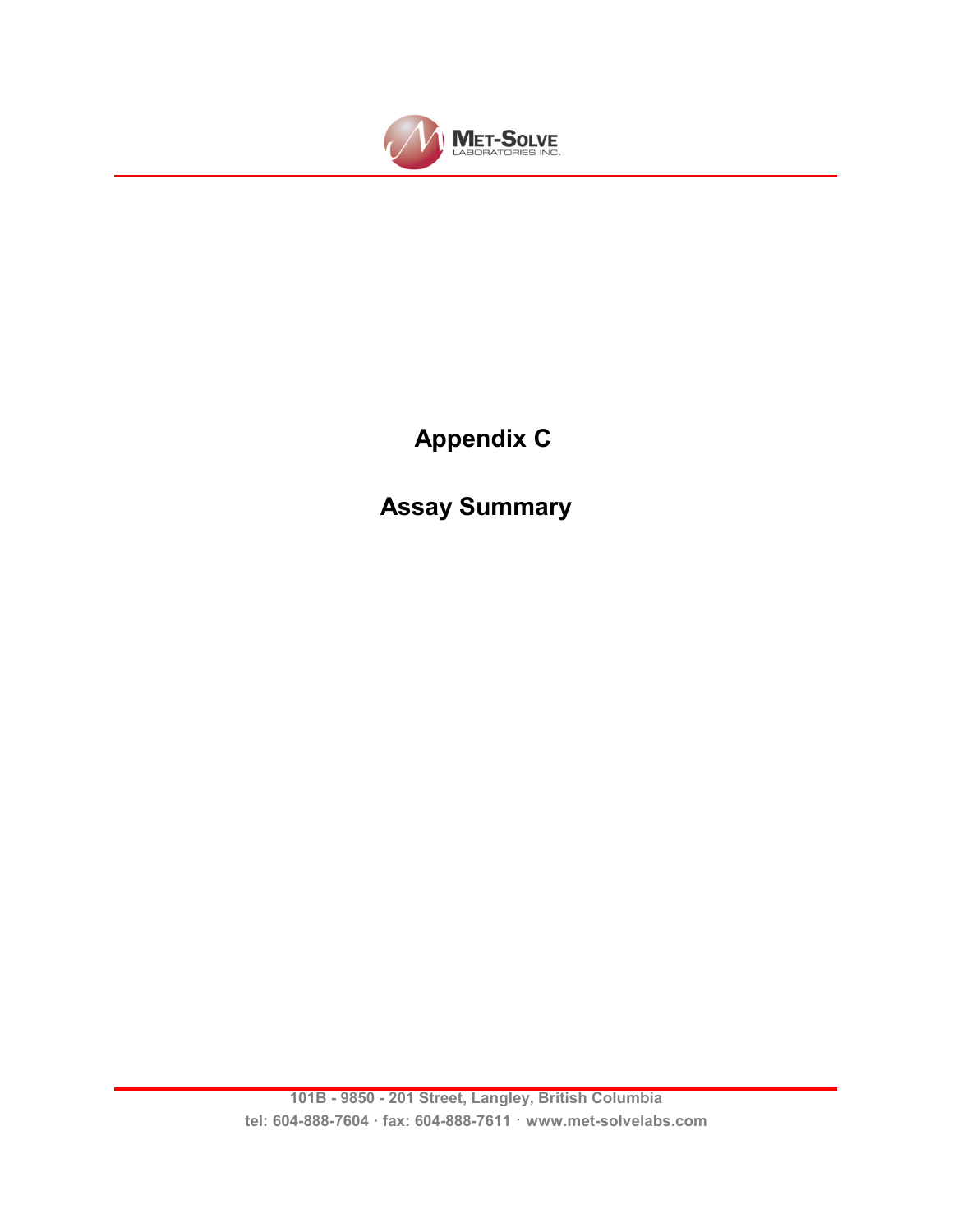![](_page_34_Picture_0.jpeg)

#### **MS1384: La India Gold Sample Assay Summary (Sample 1: 13181)**

|        |                                | F.A            | Leco       | <b>ICP</b> | <b>ICP</b> | <b>ICP</b> | <b>ICP</b> | <b>ICP</b> | <b>ICP</b>     | <b>ICP</b> | <b>ICP</b>    | <b>ICP</b>     | <b>ICP</b>     | <b>ICP</b> | <b>ICP</b> | <b>ICP</b> | <b>ICP</b>     | <b>ICP</b>     | ICP        | <b>ICP</b>               | <b>ICP</b>     | <b>ICP</b>            | <b>ICP</b>     | <b>ICP</b> | ICP  |
|--------|--------------------------------|----------------|------------|------------|------------|------------|------------|------------|----------------|------------|---------------|----------------|----------------|------------|------------|------------|----------------|----------------|------------|--------------------------|----------------|-----------------------|----------------|------------|------|
| Sample | Sample                         | Au             | S          | Ag         | AI         | As         | B          | Ba         | <b>Be</b>      | Bi         | Ca            | Cd             | Ce             | Co         | Cr         | Cu         | Fe             | Ga             | Hg         | In                       | K              | La                    | Li             | Mg         | Mn   |
| #      | Description                    | ppm            | $\%$       | ppm        | %          | ppm        | ppm        | ppm        | ppm            | ppm        | %             | ppm            | ppm            | ppm        | ppm        | ppm        | %              | ppm            | ppm        | ppm                      | %              | ppm                   | ppm            | %          | ppm  |
| 90269  | Head                           | 15.9           | $\sim$     | 28.9       | 0.32       | 5          | $5$        | 92         | < 0.5          | $<$ 1      | 0.09          | < 0.5          | $\overline{4}$ | 0.6        | 125        | 87.8       | 0.41           | <5             | <1         | $\leq$ 1                 | 0.07           | <1                    | 3              | 0.03       | 733  |
| 90479  | ZP102 GRG Tail                 | 7.47           |            | 18.7       | 0.24       | 8          | $5$        | 47         | < 0.5          | <1         | 0.06          | < 0.5          | $\overline{2}$ | 1.4        | 242        | 71.8       | 0.37           | <5             | <1         | <1                       | 0.04           | $<$ 1                 | $\overline{2}$ | 0.03       | 637  |
| 90480  | ZP102 Tail Dup                 | 7.21           |            | 17.1       | 0.25       |            | $5$        | 45         | < 0.5          | $<$ 1      | 0.06          | < 0.5          | $\overline{2}$ | 1.4        | 227        | 67.6       | 0.36           | <5             | $<$ 1      | <1                       | 0.04           | $<$ 1                 | $\overline{2}$ | 0.03       | 604  |
| 90501  | ZP103 Head CN Residue          | 2.90           |            | 8.3        | 0.35       | 22         | $5$        | 55         | < 0.5          | $<$ 1      | 0.12          | < 0.5          | 3              | < 0.5      | 111        | 52.2       | 0.39           | <5             | <1         | <1                       | 0.05           | $\overline{1}$        | 3              | 0.03       | 766  |
| 90881  | ZP104 Tails CN Residue         | 1.43           |            | N/A        | N/A        | N/A        | N/A        | N/A        | N/A            | N/A        | N/A           | N/A            | N/A            | N/A        | N/A        | N/A        | N/A            | N/A            | N/A        | N/A                      | N/A            | N/A                   | N/A            | N/A        | N/A  |
| 90503  | ZP105 Head Float Con 1         | 219.0          | 0.1        | 219        | 0.77       | 35         | $5$        | 136        | 0.8            | <1         | 0.16          | 3.1            | 7              | 3.1        | 448        | 848        | 0.97           | <5             | <1         | $<$ 1                    | 0.11           | 3                     | $\overline{7}$ | 0.08       | 2140 |
| 90504  | ZP105 Head Float Con 2         | 23.40          | < 0.005    | 50.9       | 0.6        | 17         | $5$        | 122        | 0.6            | <1         | 0.14          | 0.8            | 6              | 3.5        | 574        | 263        | 0.86           | <5             | <1         | $<$ 1                    | 0.1            | $\overline{2}$        | 5              | 0.07       | 1950 |
| 90505  | ZP105 Head Float Con 3         | 5.89           | 0.028      | 23         | 1.06       | 17         | $5$        | 145        | 0.9            | $<$ 1      | 0.17          | 0.7            | 8              | 3          | 453        | 174        | $\overline{1}$ | <5             | $<$ 1      | $<$ 1                    | 0.13           | 3                     | 9              | 0.09       | 2390 |
| 90506  | ZP105 Head Float Scav          | 4.69           | 0.022      | 15.5       | 0.75       | 12         | $5$        | 110        | 0.6            | <1         | 0.13          | < 0.5          | 5              | 3.2        | 552        | 121        | 0.82           | <5             | $<$ 1      | $\overline{\phantom{a}}$ | 0.11           | $\overline{2}$        | $\overline{7}$ | 0.06       | 1660 |
| 90507  | <b>ZP105 Head Float Tails</b>  | 5.40           |            | 9.3        | 0.13       | 4          | $5$        | 29         | < 0.5          | <1         | 0.04          | < 0.5          | <1             | 2.2        | 443        | 35.7       | 0.35           | <5             | <1         | <1                       | 0.04           | $<$ 1                 | 2              | 0.01       | 352  |
| 90508  | ZP105 Head Float Tails Dup     | 5.55           |            | 9.3        | 0.14       | 5          | $5$        | 31         | < 0.5          | <1         | 0.04          | < 0.5          | < 1            | 2.1        | 446        | 33.7       | 0.38           | <5             | <1         | <1                       | 0.05           | $<$ 1                 | $\overline{1}$ | 0.01       | 330  |
| 90669  | ZP106 Tails Float Con 1        | 73.8           | 0.06       | 164        | 1.13       | 47         | $5$        | 137        | 0.7            | $<$ 1      | 0.14          | 2.9            | 6              | 2.7        | 465        | 485        | 0.99           | <5             | ≺1         | <1                       | 0.19           | $\overline{2}$        | 9              | 0.08       | 2110 |
| 90670  | ZP106 Tails Float Con 2        | 24.3           | 0.039      | 75.6       | 0.65       | 25         | $5$        | 112        | < 0.5          | <1         | $0.1^{\circ}$ | 1.1            | 5              | 3.4        | 706        | 276        | 0.93           | <5             | $<$ 1      | <1                       | 0.16           | $\overline{2}$        | 6              | 0.05       | 1630 |
| 90671  | ZP106 Tails Float Con 3        | 13.3           | 0.03       | 43.7       | 0.94       | 27         | $5$        | 141        | 0.6            | <1         | 0.16          | $\overline{1}$ |                | 2.8        | 488        | 228        | 0.96           | <5             | <1         | <1                       | 0.18           | 3                     | 8              | 0.08       | 2100 |
| 90672  | <b>ZP106 Tails Float Scav</b>  | 6.89           | 0.023      | 26.5       | 0.84       | 20         | $5$        | 132        | 0.6            | $<$ 1      | 0.15          | 0.9            | 6              | 2.6        | 476        | 188        | 0.91           | <5             | $<$ 1      |                          | 0.16           | $\overline{2}$        | 8              | 0.08       | 2090 |
| 90673  | <b>ZP106 Tails Float Tails</b> | 6.33           | 0.007      | 15.2       | 0.26       | 12         | <5         | 42         | < 0.5          | $<$ 1      | 0.05          | < 0.5          | 2              | 1.6        | 380        | 53.9       | 0.45           | <5             | <1         | <1                       | 0.1            | $<$ 1                 | 3              | 0.02       | 637  |
| 90674  | ZP106 Tails Float Tails Dup    | 5.56           | < 0.005    | 11.7       | 0.21       | 8          | $5$        | 42         | < 0.5          | <1         | 0.05          | < 0.5          | $\overline{2}$ | 1.6        | 360        | 50.4       | 0.43           | <5             | <1         | <1                       | 0.08           | $<$ 1                 | $\overline{2}$ | 0.02       | 632  |
|        |                                |                |            |            |            |            |            |            |                |            |               |                |                |            |            |            |                |                |            |                          |                |                       |                |            |      |
|        |                                | ICP            | <b>ICP</b> | <b>ICP</b> | <b>ICP</b> | <b>ICP</b> | ICP        | <b>ICP</b> | <b>ICP</b>     | <b>ICP</b> | <b>ICP</b>    | <b>ICP</b>     | <b>ICP</b>     | <b>ICP</b> | <b>ICP</b> | <b>ICP</b> | <b>ICP</b>     | <b>ICP</b>     | <b>ICP</b> | <b>ICP</b>               | <b>ICP</b>     | <b>ICP</b>            | <b>ICP</b>     | ICP        |      |
| Sample | Sample                         | Mo             | Na         | Ni         | P          | Pb         | <b>Rb</b>  | S          | Sb             | Sc         | Se            | Sn             | Sr             | Ta         | Te         | Th         | Ti             | T <sub>l</sub> | U          | $\vee$                   | W              | Y                     | Zn             | Zr         |      |
| #      | Description                    | ppm            | %          | ppm        | ppm        | ppm        | ppm        | %          | ppm            | ppm        | ppm           | ppm            | ppm            | ppm        | ppm        | ppm        | %              | ppm            | ppm        | ppm                      | ppm            | ppm                   | ppm            | ppm        |      |
| 90269  | Head                           | 0.5            | $0.01$     | 3.1        | 33         | 48.3       | ~10        | 0.007      | 9              | 1.8        | ~10           | <5             | 8.5            | $10$       | ~10        | $5$        | < 0.01         | <5             | $5$        | 9.2                      | $<$ 1          | $\overline{2}$        | 38.2           | $<$ 5      |      |
| 90479  | ZP102 GRG Tail                 | 0.9            | < 0.01     | 85.3       | 25         | 34.2       | < 10       | 0.005      | 8              | 1.1        | <10           | $5$            | 6              | 10         | $10$       | $5$        | < 0.01         | <5             | $5$        | 7.7                      | <1             | $\overline{2}$        | 28             | $<$ 5      |      |
| 90480  | ZP102 Tail Dup                 | 0.8            | < 0.01     | 81         | 27         | 32.7       | $10^{-1}$  | 0.005      | $\overline{7}$ | 1.1        | ~10           | $5$            | 8.6            | 10         | $10$       | $5$        | < 0.01         | <5             | $5$        | 7.5                      | $<$ 1          | $\overline{2}$        | 25.7           | <5         |      |
| 90501  | ZP103 Head CN Residue          | < 0.5          | $0.01$     | 2.9        | 35         | 40.8       | ~10        | 0.012      | -9             | 1.4        | ~10           | $5$            | 9.5            | $10$       | < 10       | $5$        | < 0.01         | <5             | $5$        | 7.6                      | $<$ 1          | $\overline{2}$        | 43.9           | $<$ 5      |      |
| 90881  | ZP104 Tails CN Residue         | N/A            | N/A        | N/A        | N/A        | N/A        | N/A        | N/A        | N/A            | N/A        | N/A           | N/A            | N/A            | N/A        | N/A        | N/A        | N/A            | N/A            | N/A        | N/A                      | N/A            | N/A                   | N/A            | N/A        |      |
| 90503  | ZP105 Head Float Con           | 3              | $0.01$     | 175        | 77         | 174        | 13         | 0.099      | 45             | 4.1        | ~10           | $5$            | 19.7           | ~10        | < 10       | $5$        | 0.01           | <5             | $5$        | 21.6                     | $\overline{2}$ | 6                     | 178            | $<$ 5      |      |
| 90504  | ZP105 Head Float Con 2         | 3.6            | $0.01$     | 221        | 66         | 106        | 10         | 0.02       | 16             | 3.2        | ~10           | <5             | 17.1           | ~10        | ~10        | $5$        | $0.01$         | <5             | $5$        | 19.6                     | <1             | 5                     | 69.6           | $<$ 5      |      |
| 90505  | ZP105 Head Float Con 3         | 3.2            | <0.01      | 171        | 86         | 119        | 16         | 0.012      | 19             | 4.6        | ~10           | <5             | 20.5           | $10$       | ~10        | <5         | 0.01           | <5             | $5$        | 23.5                     | <1             | 6                     | 73.6           | <5         |      |
| 90506  | ZP105 Head Float Scav          | 3              | $0.01$     | 206        | 60         | 83.9       | 11         | 0.008      | 13             | 3          | ~10           | $5$            | 15.9           | < 10       | ~10        | $5$        | 0.01           | <5             | $5$        | 17.4                     | <1             | $\overline{4}$        | 51.7           | $<$ 5      |      |
| 90507  | <b>ZP105 Head Float Tails</b>  | 1.8            | $0.01$     | 148        | 18         | 17.4       | 10         | < 0.005    | $\overline{4}$ | < 0.5      | ~10           | $5$            | 6.1            | < 10       | < 10       | $5$        | $0.01$         | <5             | $5$        | 5.6                      | <1             | $<$ 1                 | 14.9           | $<$ 5      |      |
| 90508  | ZP105 Head Float Tails Dup     | 1.9            | $0.01$     | 147        | 16         | 16.5       | 10         | < 0.005    | $\overline{4}$ | < 0.5      | ~10           | <5             | 2.5            | $10$       | ~10        | $5$        | < 0.01         | <5             | $5$        | 5.3                      | <1             | $<$ 1                 | 12.9           | <5         |      |
| 90669  | ZP106 Tails Float Con 1        | 3.8            | $0.01$     | 148        | 62         | 119        | 20         | 0.060      | 29             | 3.6        | ~10           | $5$            | 19.7           | $10$       | < 10       | $5$        | 0.01           | <5             | $5$        | 19.2                     | <1             | 5                     | 185            | $<$ 5      |      |
| 90670  | ZP106 Tails Float Con 2        | 4.9            | < 0.01     | 213        | 47         | 87.6       | 15         | 0.039      | 17             | 2.3        | ~10           | $5$            | 15.5           | $10$       | ~10        | $5$        | $0.01$         | <5             | $5$        | 15.7                     | $<$ 1          | 3                     | 77.9           | $<$ 5      |      |
| 90671  | ZP106 Tails Float Con 3        | $\overline{4}$ | 0.02       | 163        | 71         | 112        | 17         | 0.03       | 18             | 3.4        | ~10           | $5$            | 22.5           | < 10       | $10$       | $5$        | 0.01           | $5$            | $5$        | 18.2                     | $<$ 1          | 5                     | 78.3           | $<$ 5      |      |
| 90672  | ZP106 Tails Float Scav         | 3.8            | 0.02       | 156        | 76         | 112        | 15         | 0.023      | 16             | 3.4        | $10$          | <5             | 20.3           | $10$       | $10$       | $5$        | 0.01           | ≺5             | $5$        | 18.5                     | $<$ 1          | $\boldsymbol{\Delta}$ | 68.9           | <5         |      |
| 90673  | ZP106 Tails Float Tails        | 1.6            | $0.01$     | 86.2       | 21         | 25.7       | 10         | 0.007      | 6              | 0.9        | $10$          | <5             | 8.1            | $10$       | $10$       | $5$        | 50.01          | <5             | $5$        | 6.8                      | <1             |                       | 24.7           | $<$ 5      |      |
| 90674  | ZP106 Tails Float Tails Dup    | 1.6            | $0.01$     | 83.5       | 21         | 25.9       | 10         | <0.005     | -5             | 0.9        | $10$          | <5             | 6.5            | ~10        | $10$       | $5$        | $0.01$         | $5$            | $5$        | 6.4                      | <1             |                       | 21.5           | $<$ 5      |      |
|        |                                |                |            |            |            |            |            |            |                |            |               |                |                |            |            |            |                |                |            |                          |                |                       |                |            |      |
|        |                                |                |            |            |            |            |            |            |                |            |               |                |                |            |            |            |                |                |            |                          |                |                       |                |            |      |

\*ICP results for Sample #90881 is unavailable